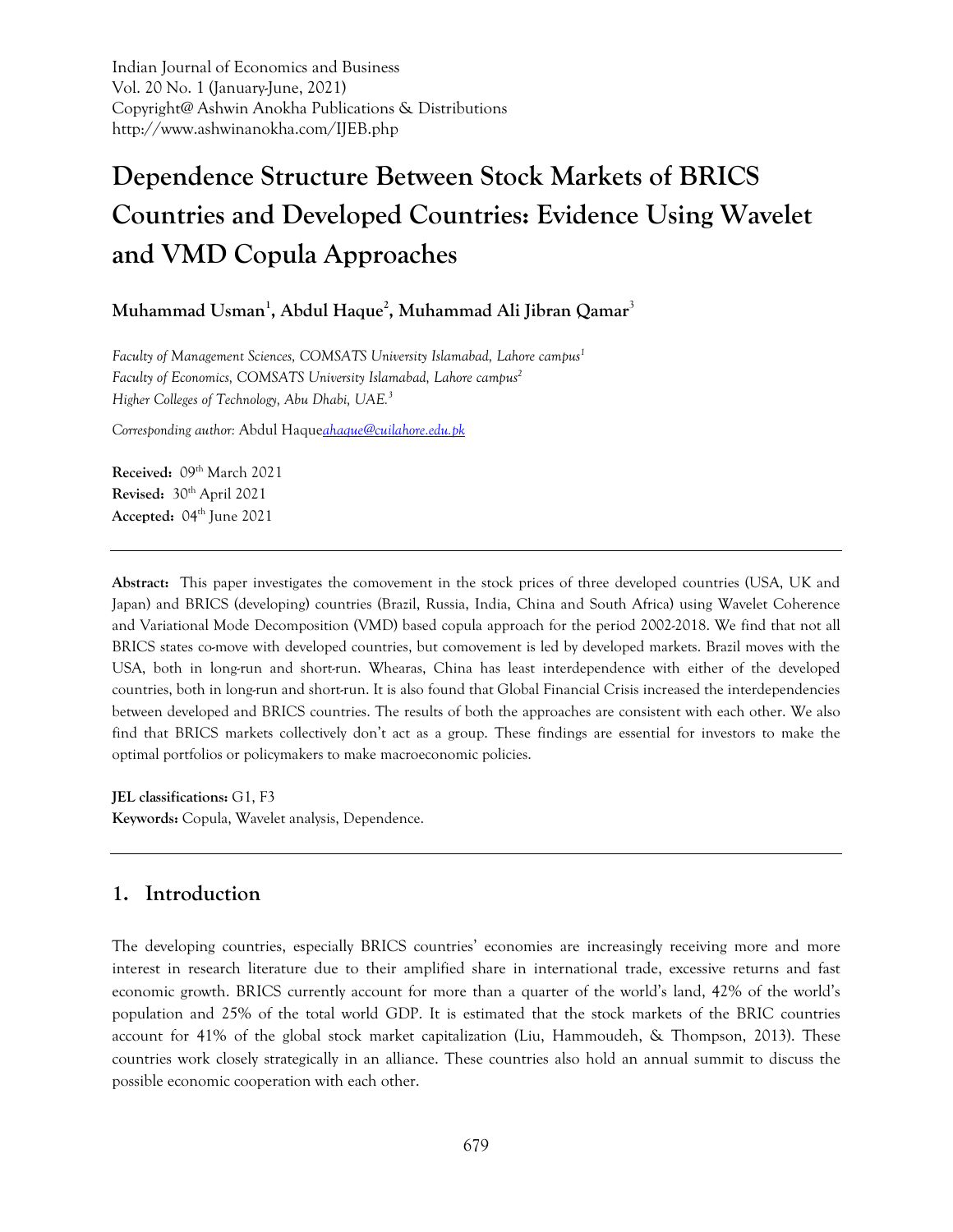BRICS economies' desire to develop as a source of diversification for developed countires investors created opportunities along with challenges for the developed economies. BRICS markets have had low correlations with the developed markets and because of the relatively isolated nature of markets neglected by the mainstream investors, these markets have produced high levels of returns. For the reasons mentioned above developed countries invested heavily in these developing economies. During 2003-2008, the inflow of outside investment in these countries increased from 77 Billion to 281 billion dollars (UNCTAD 2013). Since these countries present a diversification opportunity for global portfolio investors the investment in these countries in international portfolios is growing in significance. Massive investment from the developed economies has made BRICS economies more liquid, credible, visible and transparent.

However, massive investments by the developed countries also increased the emerging economy's dependence on the developed economies. An adverse event in the developed economies can shake the BRICS countries' markets. For example, after the 2007-2008 global financial crisis (GFC), developing emerging countries like BRICS reencountered quickly to the declining situation in the U.S. financial system and performed poorly (IMF, 2012). Since the 2007-09 it has been seen that the risk spreads across the markets due to market integration. The high risk-return tradeoff has made diversification in traditional assets questionable. Higher levels of integration of global markets have facilitated capital mobility as well as they have increased the volatility spillover between the markets as seen through the GFC of 2007-09. Because, the BRICS countries' share in global markets is increasing, it has therefore started a debate in academic literature, whether these countries are also susceptible to the spillover of global shocks owing to their greater and growing integration. This debate is critical to the policy makers of international diversification for purchasing assets from these markets to build their global portfolios that defy the spillover of the shocks at international level.

Thus, emerging countries stock markets', i.e. BRICS countries, relationship with those of advanced countries is of particular interest for portfolio formation. One purpose of combining BRICS countries into one research is to see how these countries behave together as a group. Majority of the previous literature about contagion emphasis largely on developed markets and emerging markets are neglected by the researchers. Due to the earlier discussed attributes of emerging markets, more research on such markets has been conducted with an emphasis on the time-varying cross-market correlations, particularly during the crisis period. The purpose of the studies on this group is to explore the co-movements level in the global markets and asses to what degree can the shocks to the global financial system can spillover across countries just as GFC 2007-2009 which started from the USA and quickly expanded to the other countries and its trading partners.

There is little research done on the linkages and spillover between the UK and BRICS (Liu et al, 2019; Mensi, Hammoudeh & Kang (2017); Kocaarslan, et al., (2017); Yarovaya& Lau (2016)). The main reasons are following. First, the bulk of studies have been carried on the USA as the country thought to be sole spreader of volatility shocks across the world markets (e.g., Xu &Hamori, 2012),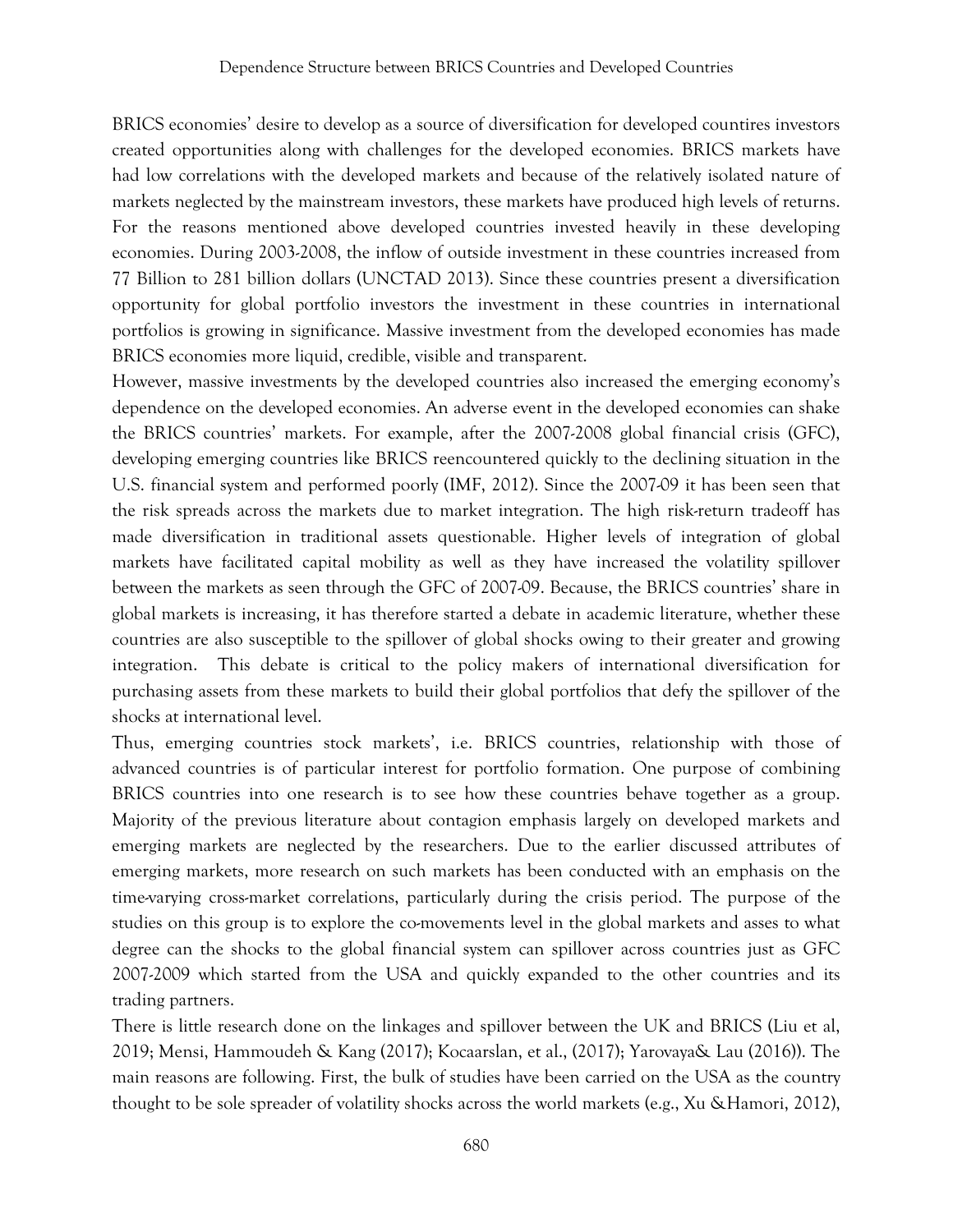while diversification opportunities for UK and Japan shareholders in the global portfolio are left unstudied. To the best of our knowledge, there are few research studies that investigate the stock market inter-linkages among the USA, UK, Japan and BRICS economies. Therefore, it is vital to bridge this difference to boost understanding of probable international portfolio diversification benefits accessible for USA, UK and Japan investors in developing markets.

Since the early study of Bekaert and Harvey (1995), it has been established that financial markets correlations vary over time. According to Rua and Nunes (2009) the variation of stock return comovement differs throughout time and space. Jong and de Roon (2005) show that the dynamic nature of the integration of stock returns is more pronounced for the developing countries that recently started globalization of their financial markets. Since the stock market is composed of a heterogeneous group of investors, some have short investment horizons others have a long investment horizon. Thus, the time dependence of comovement is essential for market participants. Short-term oriented investors composed of active investors are more concerned about short-term relationships between the markets as given by short term comovements while the longer-term oriented investors are more concerned about the long-term performance of their portfolios. Thus, different investors belonging to different categories across different countries are interested in different types of risk characteristics in their investments.

Since investors are looking for differing correlations in the short and long term, investigation of this issue must be able to separate correlations in the short term and long term. Recent studies investigating the short-term and long-term correlations have used wavelet coherence analysis (Rua and Nunes (2009)). Our use of wavelet coherence technique and VMD (Variational Mode Decomposition) based copula allow us to separate correlations in short and the long-term. Our results reveal that not all BRICS markets have the same correlation with the developed markets. For the portfolio formation purposes, the Chinese market has least correlation with either of the developed countries' markets, both in short and long term and therefore presents the opportunity for diversification. Brazilian market's correlation with the USA is most amongst all the developing-BRICS pairs. Overall the level of correlation between the countries is low, which means BRICS markets are not integrated a lot with the developed countries' markets.

The lead-lag association in Wavelet Coherence Analysis shows that developing countries' markets generally lead BRICS markets. The VMD based copula analysis reveals that BRICS countries markets are more correlated with those of the developed countries in the long run than in the short run. Besides the above mentioned contribution, the study also contribute methodologically by using Wavelet analysis along with VMD based copulas for the developing countries – BRICS data. Our methodology allows us to study the effect of extreme comovements in the short and long run. Not many studies have used a nonlinear measure of dependency for checking extreme dependence between these countries. We use copula functions with VMD decomposition, which makes it easier to identify the extreme dependence in the long and short run. To further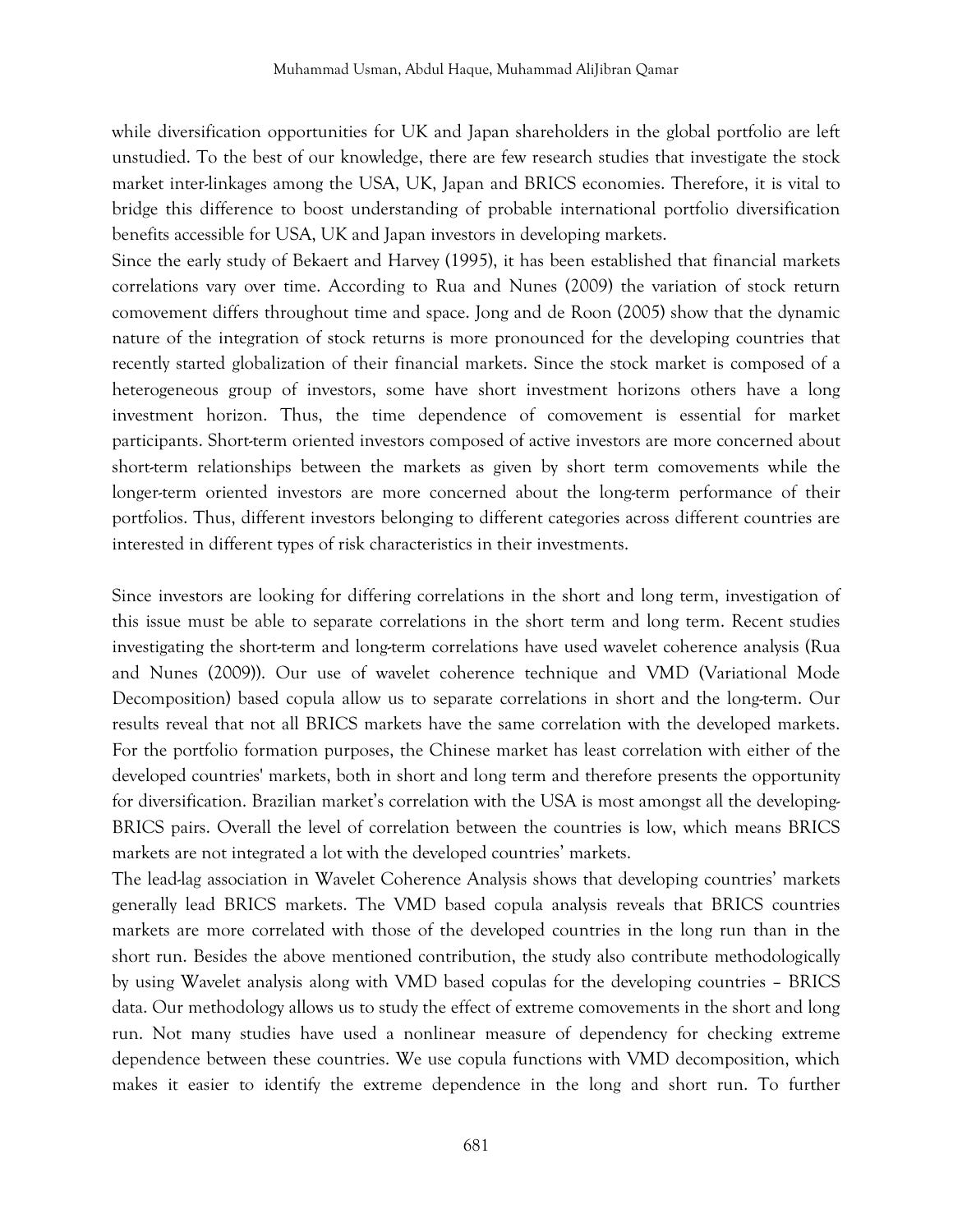strengthen our results, we prefer a wavelet-based method to DCC-GARCH methodology to study the contagion effect because Wavelet-based approaches provide added evidence on time based interdependence among two different types of markets. The nature of shocks between two markets due to contagion risk is such that the shocks are rapid in terms of spreading and fading in number of days. Therefore, the time base correlation information is very useful to detect such types of shocks (Reboredo and Rivera-Castro, 2013).

This paper makes many contributions to the literature as following. First, there are very few studies that use our proposed methodology for the analysis of the issue of contagion in international financial markets. This is important because of extra advantages/insights obtained from this methodology for studying the correlation between the markets. Second, the UK market is very rarely studied as part of the developed markets, we study the UK market and try to find new insights from the data of the spillover effect between the UK and other BRICS markets. Third, our paper covers the sample period after the global financial crisis, this will help us investigate the long term effect of the GFC on the risk spillover between the countries. Fourth, the results in our paper are important for international management and will help international investors choose their portfolio based on its own risk characteristics.

# **1. Literature Review**

Wei, Liu, Yang, and Chaung (1995) examined contagion from the developed to the emerging markets during 1991-1992 period. USA, Japan and UK were taken as developed economies while Hong Kong and Taiwan were taken as emerging markets. They find the evidence of contagion effect from developed to emerging markets. The findings reveal that Japanese stock market has less impact than the New York market on the Taiwanese and Hong Kong stock markets. Secondly, the Taiwanese stock market is more vulnerable than the Hong Kong stock market to the price and volatility of the developed countries` financial markets.

The empirical research done so far reveals that there is variation in emerging markets in their ability to provide diversification. Some countries are better option for diversification than others in both normal and chaotic periods in the market. Moreover, the results of the studies done to check contagion and volatility spillover are conflicting at the best. One side is of the view that there is strong co-movement between US and China and hence China is not good diversification option Bekiros (2014). On the contrary, Lehkonen and Heimonen (2014) analyzed the relationship in terms of comovement among BRICS and developed markets. Developed markets included UK, Germany, Japan, Canada, Australia and Hong Kong. They find that the diversification option across developed markets have diminished due to the increasing correlation between the countries. Still emerging markets like China present good diversification options. The Chinese market is better investment option than other markets of the BRICS countries. Syriopoulos et al. (2015) also report similar findings where the Chinese stock market is weakly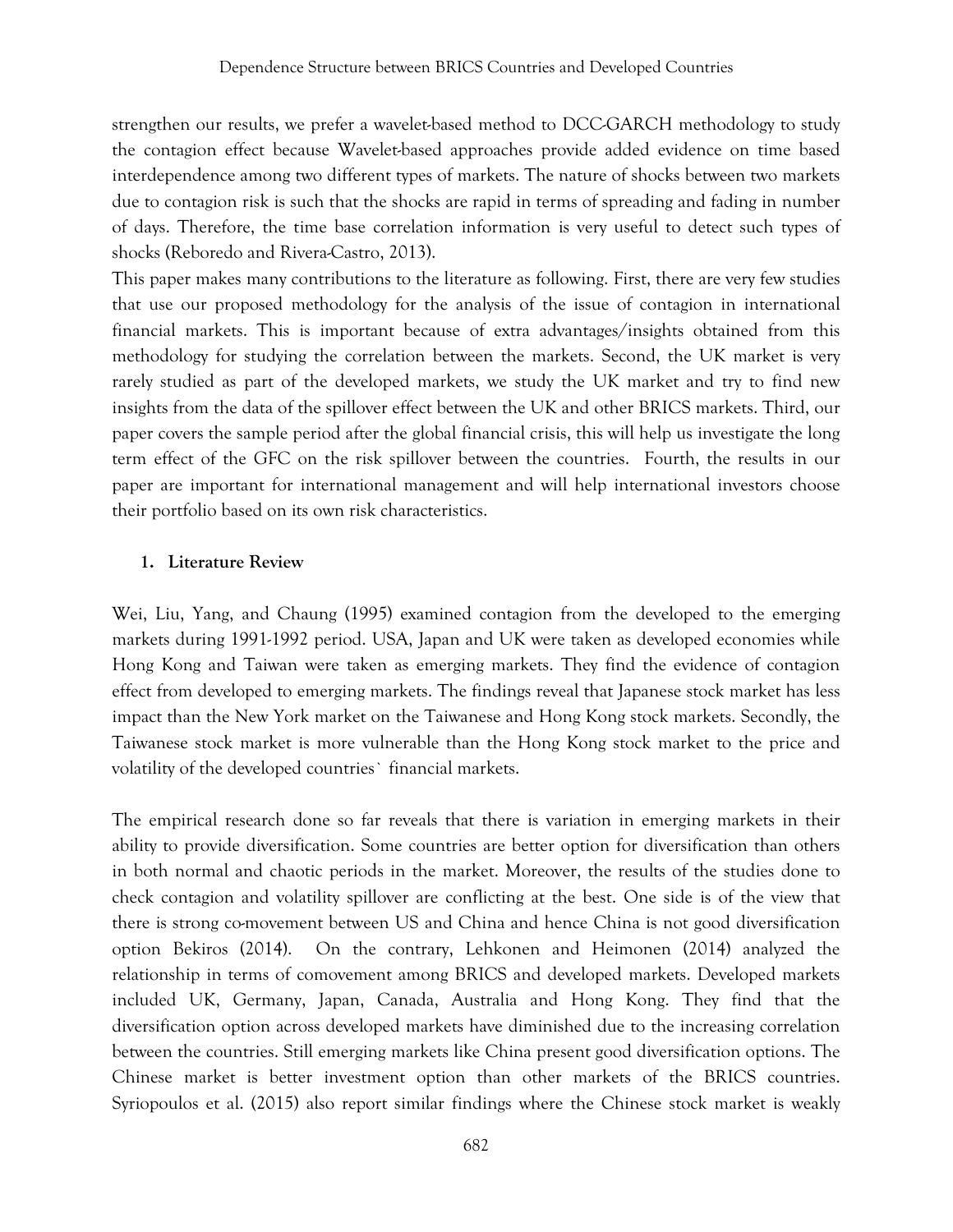correlated with the US market during the turmoil and crisis than are other BRICS markets.

According to Zhang et al. (2013) the 2007 GFC crisis has altered the correlation structure among the BRICS and developed countries. Russian and Brazil financial markets have stronger correlations with developed countries' markets than Indian and Chinese markets as 70% of BRICS stock markets' conditional correlation series have an increasing long-term relationship with the developed countries' stock markets. Lehkonen & Heimonen (2014) study the asset return comovement of the Brazil, Russia, India and China) concerning the U.S. for different return periods. They use wavelet analysis to decompose the stock return into various time scales and use the decomposed series as an input for further analysis using the DCC method. Their results show that the level of stock market co-movement depends on the regional aspect. The BRICs have heterogeneous market structure, yet they provide the portfolio diversification benefits. Das et al. (2018) report weaker contagion in Latin American emerging markets as compared to other European and Middle Eastern markets. They also report a permanent change in the correlation structure after the global financial crisis.

Yarovaya & Lau (2016) study the stock market co-movements and diversification benefits available for UK investors having portfolio investments in the BRICS countries equity markets. The results suggest there are diversification advantages of investing in these portfolios for the UK investors. Diversification brings More benefits when investments are made in Chinese stock market. These benefits consist of reduced exposures to shocks to the portfolio. Xu &Hamori (2012) studied the dynamic relationships between the BRIC and New York stock markets throughout 2004 -2010. Their results indicate that the relationship between US and BRIC markets weakened after 2007-09 financial crises. Bianconi et al. (2013) investigate the debt and equity markets of BRICS countries during 2007-09 financial crises. They find that stock markets are hit more than the bond markets during the crisis period. Brazil and Russia are hit more in the financial crisis. Dimitriou et al. (2013) study the contagion effect of the GFC on BRICS countries by using FIAP-ARCH-DCC framework. They find that correlations increase from 2009 onwards. Mensi et al. (2016) study the spillover effect between the US and BRICS countries. They find that there is strong evidence of asymmetry and long memory in the conditional correlations. They also find the standard break date for disruption in the relationships in these markets, which corresponds to bankruptcy Lehman brothers. Mensi et al. (2017) study the spillover effect between developed and BRICS markets. Their results show that there is significant and asymmetric long memory in all of these markets.

Fang et al., (2021) study the risk spillover in financial markets between China and G7 countries. They find that due to greater openness of Chinese economy, Chinese markets are gradually becoming more integrated with international financial markets. They further find that the spillover between Chinese and G7 markets are still largely dominated by the G7 countries. They find that the economic policy uncertainty as the driver of cross border spillover in financial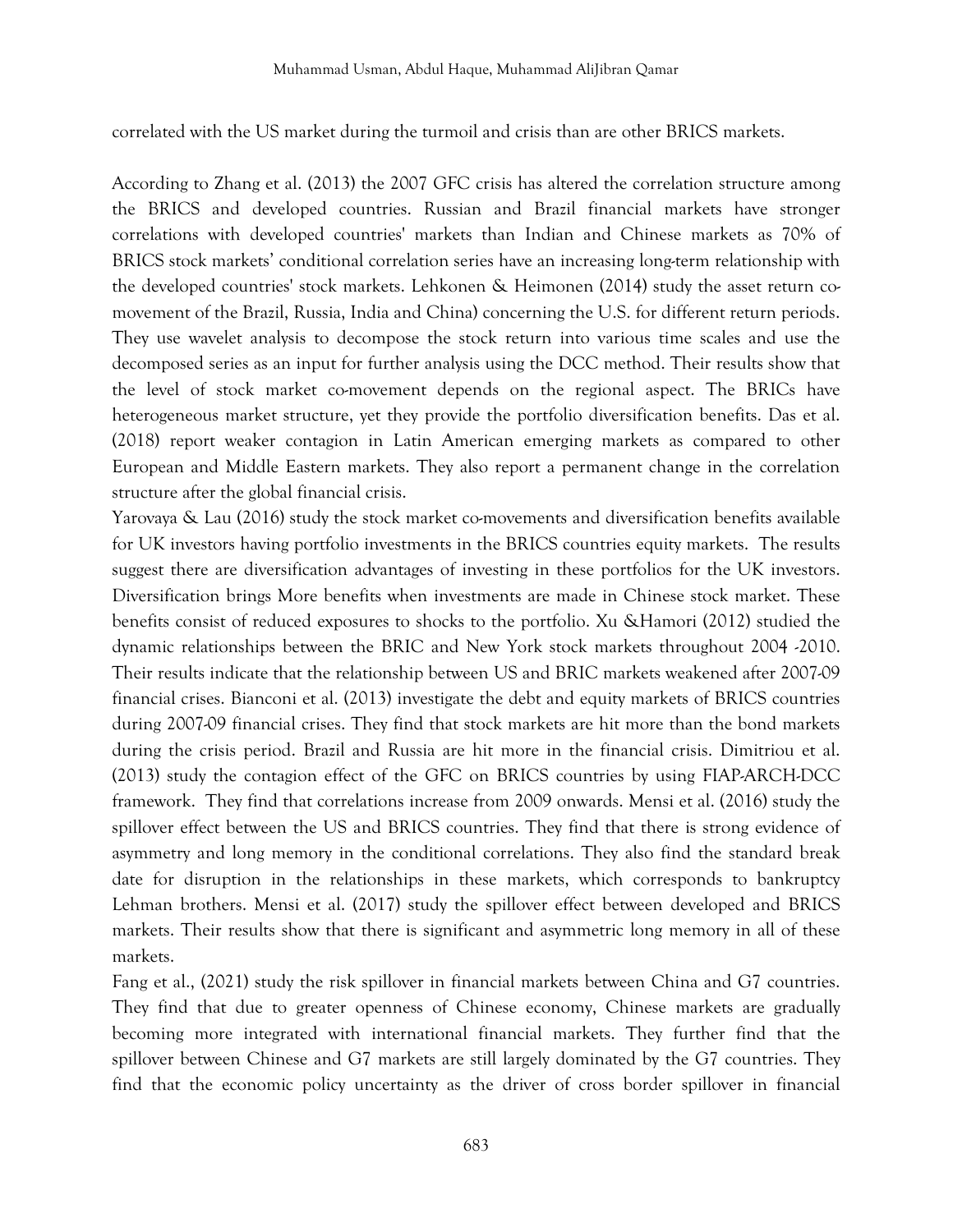markets. Ji et al., (2020) study the spillover between the US and G7 countries' stock markets using time varying copula models. Their results suggest that the dependence between the US and is time varying. Li, H. (2020) study the risk spillover within the European countries in the context of uncertainty of BREXIT. They find that the relationship of the Britain and with other European countries has weakened.

This paper contributes to this literature in the following ways. Not many studies have used a non linear measure of dependency for checking extreme dependence between developing or emerging countries. Our contribution to the existing literature is as follows. Specifically, to the best of our knowledge, no study has used the combination of wavelet analysis and copula analysis to check the correlation between BRICS and developed countries' markets. This is important. There is only one study (Lehkonen & Heimonen (2014)) which analyzed the connectedness between the developed countries stock markets and the BRICS'. Our paper is different from lehkonen & Heimonen, (2014) as the methodology we adopt allows us to know the lead lag relationship between the two markets under study. This is important as to understand the source of correlation between the two markets by knowing the lead lag causality can help international investors and other policy makers looking after the safety of the markets. Further, we use copula functions with vmd decomposition, which makes it easier to identify the extreme dependence in the long run and in the short run. To the best of our knowledge, our study is the first to investigate the spillover between BRICS and developed markets in the case of extreme shocks to a market in either of the two groups. Extreme shocks to one of the markets reflect the potential crisis situation in that market. The spillover between the markets in case of a crises in one of the markets is very important question, the answer to which may determine the safety of international stock markets. The debate in previous research about whether BRICS constitute a group of countries suitable for diversification as a whole or individually is inconclusive. Therefore, there was a need to conduct a study on this sample which uses a methodology flexible enough to answer the question of dependency in a precise manner. Thus, our paper about risk spillover between advanced economies and BRICS makes two contributions to the literature. First, we measure lead-lag causality in correlations between the advanced-BRICS stock indices pair to measure the contagion between different country indices. Secondly, we use copula functions to measure the tail dependence between the two markets.

### **2. Methods**

In this paper, we use the methodologies of Wavelet Coherence Analysis (WCA) and Variational Mode Decomposition (VMD) based Copulas. By using wavelet analysis, we decompose the time series into time and frequency domain that allow the researchers to differentiate between contagion (short term dependencies) and interdependencies (long run relationship). The comovement of stock return is known to exhibit tail dependencies. The DCC-GARCH model is able to reveal in the conditional correlations over a specified period of time. We, however, employ a wavelet based approach as they can shed light on the time localized interdependencies and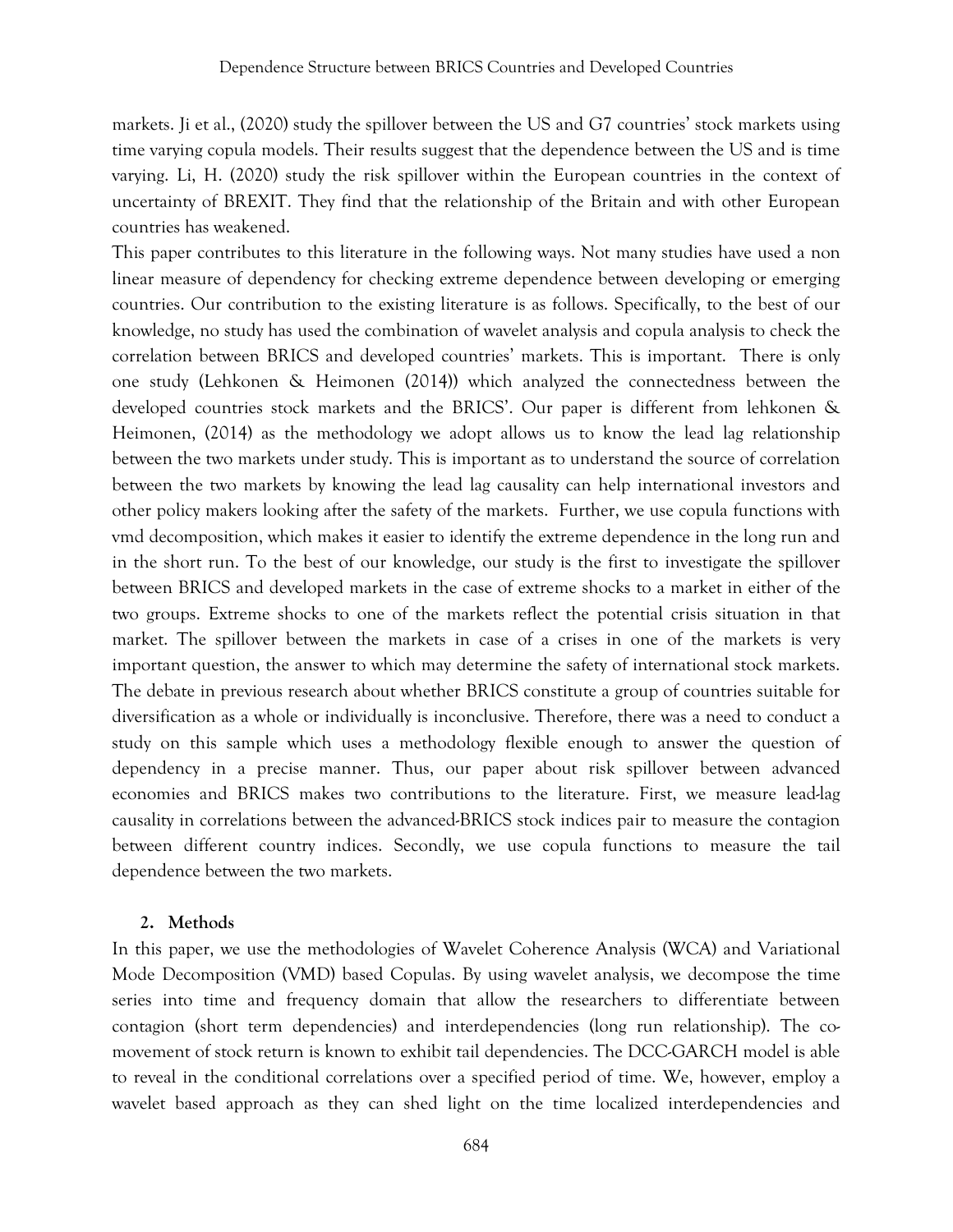correlations and hence provide additional information. Since we know that shocks to the system of international financial markets are rapid in terms of transmission and decay, therefore a methodology that measures the comovements in terms of time is very useful (Reboredo & Castro,(2013)). Different copulas are used to study different tail dependencies. Variational mode decomposition (VMD) is finally used to decompose the series into short-run and long-run component series. Application of copula models on these decomposed series allows us to measure tail dependence in short and long run.

We firstly check the correlations between the countries using Wavelet Coherence Analysis and then plot the results as the graphs for easy observation. We then use the copula models for checking the tail dependence between the countries. We fit the copula model on the residual of the GJR-GARCH model fitted to the raw return series. We also decompose the data to obtain the long run and short run series.

#### **Wavelet Squared Coherence analysis**

There are two methods available to perform the Wavelet analysis: Discrete Wavelet Transform (DWT) or Continuous Wavelet Transform (CWT). Continuous Wavelet Transformation is preferred over DWT because of the ease of interpretation of the results (Shahzad et al., 2017). Wavelet Squared Coherence (WSC) is the ratio of the cross-spectrum to the product of the spectrum of each series and can be regarded as the time localized comovement between the two time-series (Aguiar&Soares, 2011). For details about the methodology, please refer to Grinsted et al. (2004). Wavelet transformation uses wavelet function to transform the time series. The mother wavelet that is used to produce small waves and can be given as:

$$
\psi_{\tau,s}(t) = \frac{1}{\sqrt{s}} \psi(\frac{t-\tau}{s})
$$

The mother wavelet has several properties. It has a mean equal to zero.  $\int_{-\infty}^{+\infty} \psi(t) dt = 0$ . Further details can be found in the literature (Grinsted et al., 2004). In our analysis, there are two reasons for using wavelet transform over the Fourier transform. First, while converting time series, Fourier transform exhibits frequency information only while we need for our analysis, both spatial and frequent information which is given by the wavelet transform. The wavelet transformation also has a unique feature of avoiding being infinitely differentiable and allowing smoother interpolation. There are different types of wavelets available for decomposition purposes. We use Morlet wavelets for our purpose of checking the coherence. Fourier transforms of Morlet waves is given by,

$$
\psi_{\sigma}(\omega) = c_{\sigma} \pi^{-0.25} (e^{\left(-\frac{1}{2}\right)(\sigma-\omega)^2} - k_{\sigma} e^{\left(-\frac{1}{2}\right)(\omega^2)} )
$$

Where  $c_{\sigma}$  is normalization constant and  $k_{\sigma}$  is the admissibility condition. The period for Morlet waves is given by the following equation.

$$
\psi^M(t) = 1/\pi^{0.25} e^{i\omega_0 t} e^{-t^2/2}
$$

Where  $\omega_0$  is the central wavelet frequency and suggested to be  $\omega_0 = 6 Hz$  (Grinsted et al.,2004;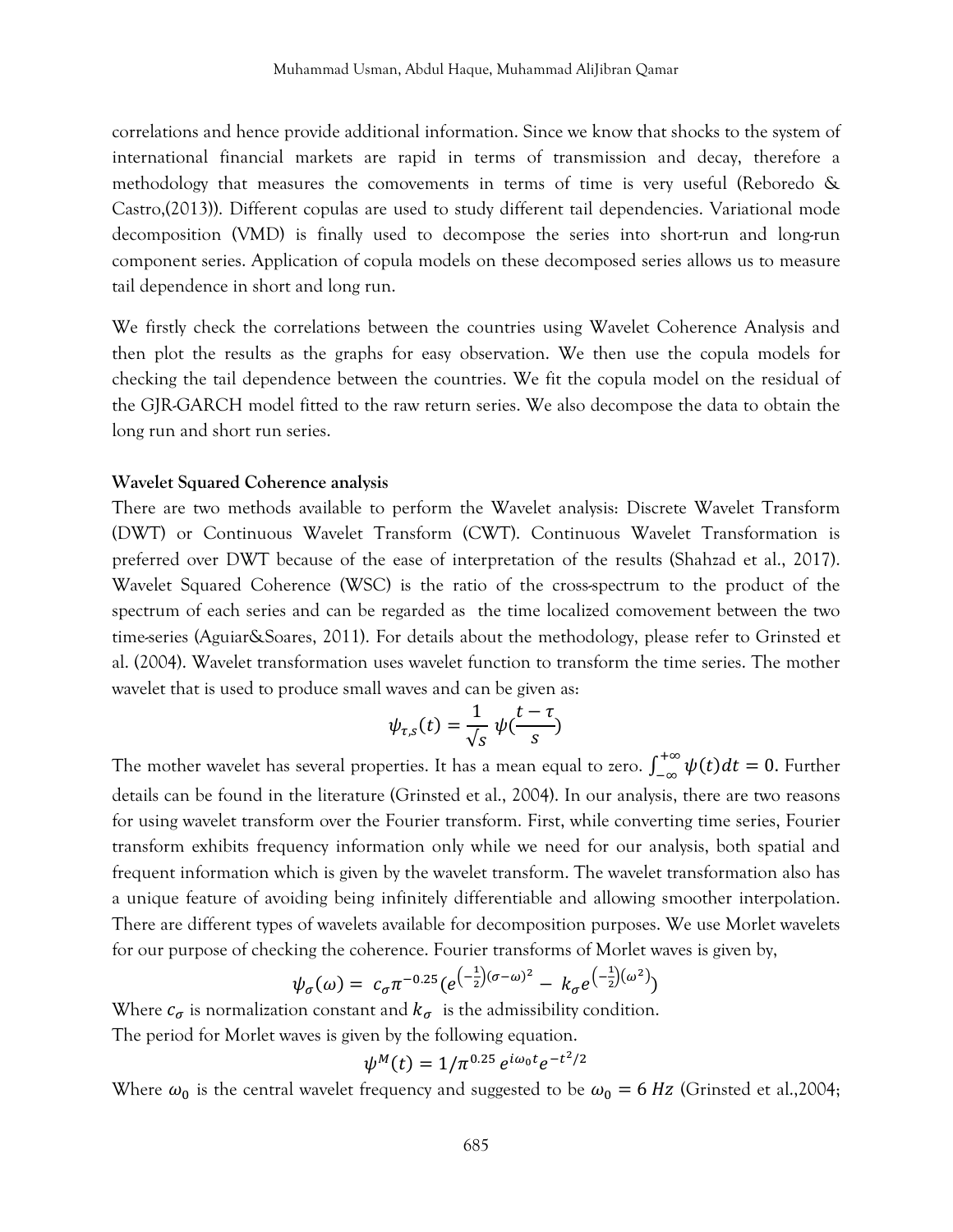Rua and Nunes, 2009; Barunikand Vachaand (2016). CWT function  $W_x$  is given by.

$$
W_{x}(\tau,s)=\int_{-\infty}^{+\infty}x(t)\psi_{\tau,s}(t)dt
$$

The cross wavelet transform of the two series x and y with continuous wavelet transform  $W_x(\tau, s)$ and  $W_y(\tau, s)$  is given by Torrence and Compo (1998) as.

$$
W_{xy}(\tau,s) = W_x(\tau,s) . W_y(\tau,s)
$$

The value of WSC is given by

$$
R^{2}(\tau,s) = \frac{|S(s^{-1}W_{xy}(\tau,s))|^{2})}{S(s^{-1}|W_{x}(\tau,s)|^{2})S(s^{-1}|W_{y}(\tau,s)|^{2})}
$$

The value of  $R^2$  ranges from 0 to 1 and signifies the level of comovement. Where a value of 0 and 1 correspond to a low and high degree of comovements respectively. The lead-lag relationship between the time series is given by the following equation.

$$
\theta_{xy} = \tan^{-1} \frac{I(W_t^{xy})}{W_t^{xy}} \theta_{xy}, \in (-\pi, \pi)
$$

If the value of  $\theta_{xy}$  is less than  $\frac{\pi}{2}$  then the two series are moving in phase. On the other hand if the value is greater than  $\frac{\pi}{2}$  then the series are out of phase.

### Variational Mode Decomposition (VMD)

To separate the long run and short-run dynamics of the data, we use variational mode decomposition. In VMD a time series f is decomposed into k modes. Each mode is compressed around a centre pulsation,  $\omega_k$  which is determined along with decomposition. The decomposition is done by processing the signal in the Fourier domain and reconstruction through Lagrange multiplier. The bandwidth is obtained by solving following minimization problem.

$$
\min_{(\mu_k, \omega_k)} = \left\{ \sum_{k} \left\| \partial_t \left[ \left( \delta(t) + \frac{j}{\pi t} \right) * \mu_k(t) \right] e^{-j\omega_k^t} \right\|^2 \right\} \, s.t. \, \sum \mu_k = f
$$

Where k is a number of modes,  $\omega$ ,  $\delta$  and  $*$  are respectively frequency, the Dirac distribution, and convolution. Variational modes u and central frequency  $\omega$  can be obtained through the following Eq.

$$
u_n^{n+1} = \left[f - \sum u_i + \frac{\pi}{2}\right] \frac{1}{1 + 2\alpha + (\omega - \omega_k)^2}
$$

$$
\omega_n^{n+1} = \frac{\int_0^\infty \omega |\mu_k \omega|^2 d\omega}{\int_0^\infty |\mu_k \omega|^2 d\omega}
$$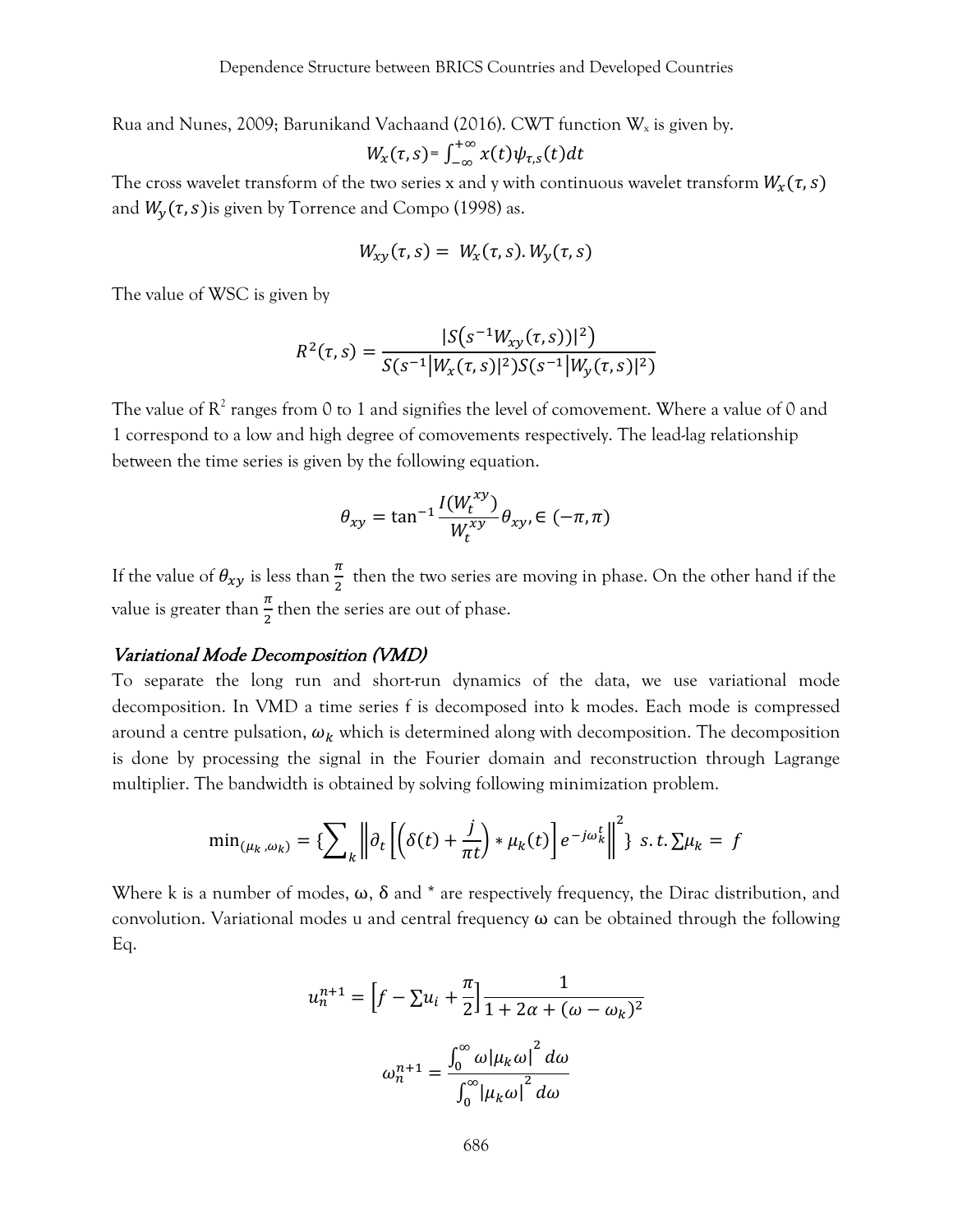#### **Copula**

Since correlation does not capture tail dependence, the comovement in extreme events, we utilise copula to capture the tail dependence. Copula theory is based on Sklar theorem. Copulas are the functions that describe the relationship between joint probability distribution and the marginal distribution of continuous variables.

$$
F_{xy}(x,y)=C(u,v)
$$

Where u and v are marginal distribution functions. Our study uses three kinds of copula functions. We use: *t-copula,* which has symmetric tails, *Clayton copula*, which has negative tail dependence and *Gumbel copula*, which has positive tail dependence. T-copula is given by:

C(u, v,  $\rho$ ) = T(t<sup>-1</sup>(u), t<sup>-1</sup>(v))  $\rho \epsilon$ [-1,1] Clayton copula is given by:

 $C(u, v, \delta) = \max\{(u^{-\delta} + v^{-\delta} - 1)^{-\frac{1}{\delta}}\}$  $\delta \epsilon [-1, \infty)$ Gumbel copula is given by:

$$
C(u, v, \delta) = \max((-\log u)^{\delta} + (-\log v)^{\delta})^{\frac{1}{\delta}} \qquad \delta \in [1, \infty)
$$

#### **3. Data and hypothesis**

We use the daily data for the stock market indices of developed and BRICS countries. The data is publically available from various internet sources. Specifically, we collect the daily returns of *S&P500* (USA), *FTSE100* (UK), *Nikkei 225* (Japan), *IBOVESPA* (Brazil), *RTS* (Russia), *BSE- Sensex* (India), *SSE Composite Index* (China) and Johannesburg Stock Exchange Domestic Company Index (South Africa) from [www.finance.yahoo.com.](http://www.finance.yahoo.com/) Our sample consists of 4279 daily observations for each index starting from 2002 ending at 2018. Since we want to measure the correlations between developed (US, UK and Japan) and developing markets (BRICS) in a lead lag relationship, we must make arguments about the dymanics of the correlations between the pair of countries. Since, the lead lag relationship between the two markets under study depends on relative development status of the two markets, relative size of the two markets and relative inter-connectedness of the two markets, we expect that correlation between the developed and BRICS markets initiated by the developed countries' markets. Thus, our first hypothesis is as follows.

1*: The correlation between the developed markets and BRICS' markets will be led by the developed markets.*  The second hypothesis is related to whether the BRICS countries act as a group with similar characteristics. Given the geographic spread of the BRICS markets around the globe, it would be unrealistic to expect that the BRICS markets act as a group as the correlation between the countries depends on the degree of interaction between them due to factors such as trade between the countries, investment in each others markets and diversification of the markets in terms of their income etc. As a group BRICS countries are not homogeneous in these factors and therefore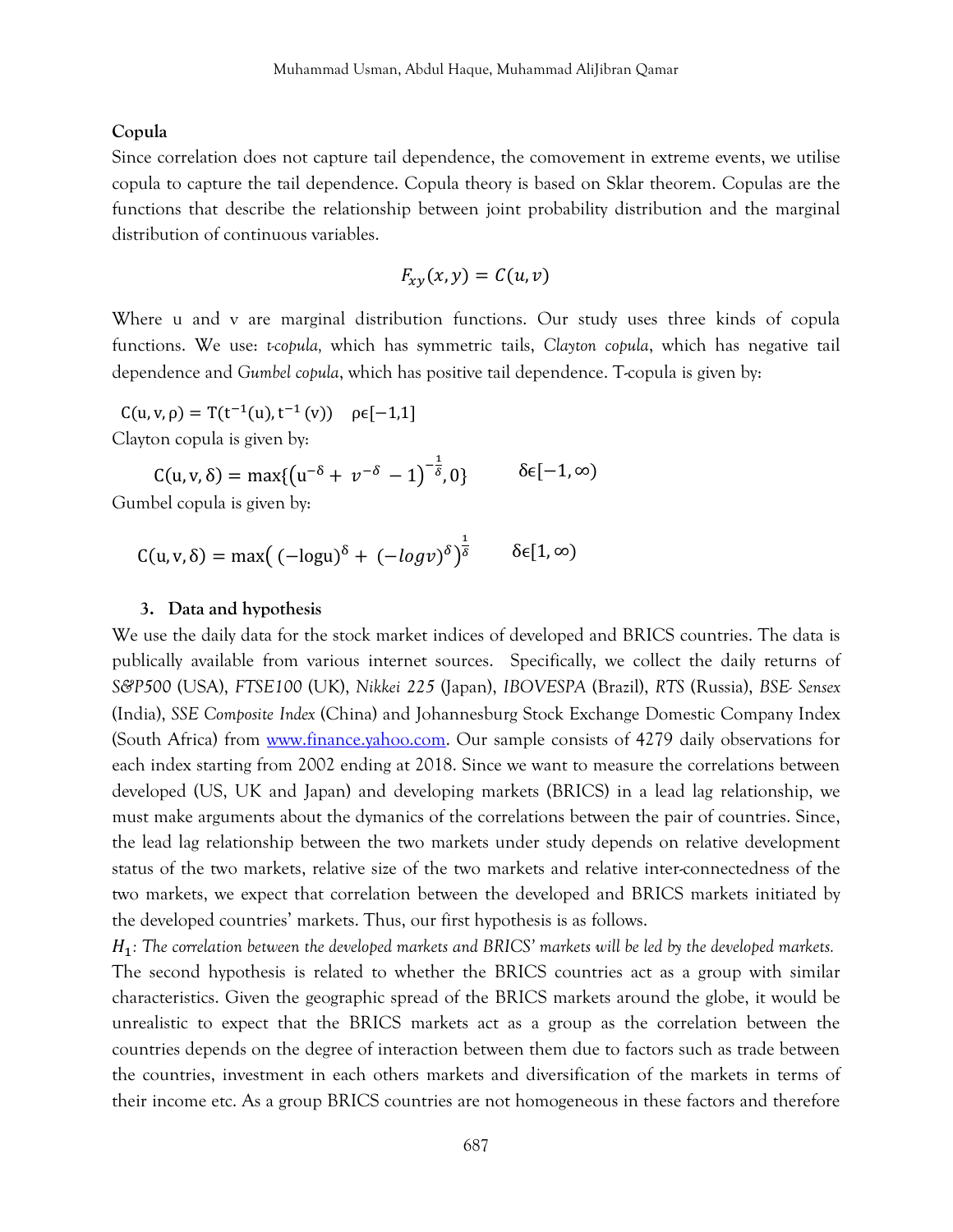are expected to have different interaction with different developed markets. Therefore, we state our

H<sub>2</sub>: The BRICS countries do not co-move with developed countries as a group.

Finally, we expect that correlation between the BRICS-deveoped market pair will be higher in case the two countries are in geographic proximity. Since, the degree of inter connection between the two countries depends on the geographic proximity as the interconnectedness, as through the international trade, is higher in case of geographic proximity. Therefore, we our  $3<sup>rd</sup>$  hypothesis is as: H<sub>3</sub>: The correlation between the developing-developed country pair will be high for the countries closely *located.* 

### **4. Results**

We start our analysis from simple correlation matrix of all the indexes in the dataset. Table-1 gives the correlations coefficient between the various pairs of indexes/coutnries. Level of correlation, level of significance and confidence interval for the correlation is given. Overall, there appears to be a range of variation in terms of the level of correlation between variables in our dataset. The correlation between Brazil and US stock markets is highest amongst all the correlation pairs. While the Chinese stock market has the lowest correlation with all the other markets. Overall, the strength of the correlation is moderate to low.

| Variable  | India         | <b>Brazil</b>   | UK                        | <b>SA</b>  | Russia          | <b>USA</b> | Japan      |
|-----------|---------------|-----------------|---------------------------|------------|-----------------|------------|------------|
| 1. India  |               |                 |                           |            |                 |            |            |
| 2. Brazil | $.19**$       |                 |                           |            |                 |            |            |
|           | [.16, .22]    |                 |                           |            |                 |            |            |
| 3. UK     | $-0.03$       | .00             |                           |            |                 |            |            |
|           | $[-.06, .01]$ | $[-0.03, 0.04]$ |                           |            |                 |            |            |
| 4. SA     | $.25***$      | $.35***$        | $.30**$                   |            |                 |            |            |
|           | [.21, .28]    | [.32, .38]      | [.07, .14]                |            |                 |            |            |
| 5. Russia | .03           | $.04*$          | $.42**$                   | $.07**$    |                 |            |            |
|           | $[-.00, .07]$ | [.00, .07]      | [.39, .44]                | [.04, .10] |                 |            |            |
| 6. USA    | $.20**$       | $.57**$         | $-0.02$                   | $.32**$    | .01             |            |            |
|           | [.17, .24]    | [.54, .59]      | $[-0.06, 0.01]$           | [.29, .35] | $[-0.03, 0.04]$ |            |            |
| 7. Japan  | $.14***$      | $.16***$        | $.17**$                   | $.27**$    | $.13***$        | $.14***$   |            |
|           | [.10, .17]    | [.13, .20]      | [.14, .20]                | [.24, .31] | [.09, .16]      | [.10, .17] |            |
| 8. China  | $.10**$       | $.10**$         | .01                       | $.10**$    | $.04*$          | $.05**$    | $.13**$    |
|           | [.07, .14]    |                 | $[.07, .14]$ $[.02, .05]$ | [.07, .13] | [.00, .07]      | [.01, .08] | [.10, .17] |

**Table 1** correlations with confidence intervals

Note. Values in [ ] indicate the 95% confidence interval for each correlation. The confidence interval is a plausible range of population correlations that could have caused the sample correlation (Cumming, 2014). \* indicates *p* < .05. \*\* indicates *p* < .01.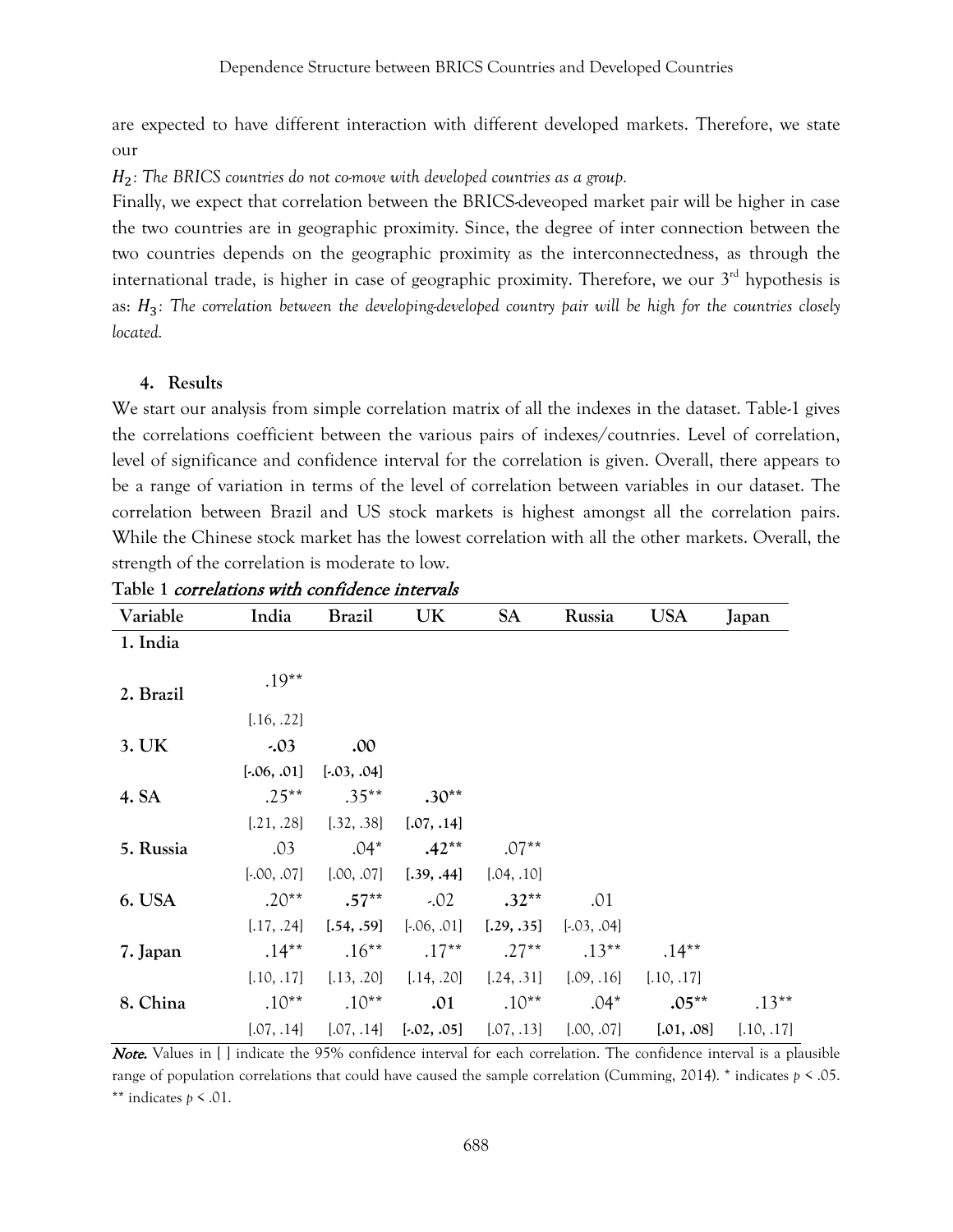To analyze the long term comovement among the markets and the lead-lag relationship, the wavelet analysis is used. The technique used is the wavelet coherence analysis. The frequency here represents days (duration) when the two variables commove at a specific point of time. Since there are 15 pairs (5 BRICS and 3 Developed countries) of data, we have a total of 15 numbers of graphs. It is challenging to present all the graphs here. To keep it simple, we only present graphs of pairs with high correlation and those with low correlation as given by the correlation table (Table-1). Coherence maps for the high and low correlation pairs are given in Figure-1 and Figure-2, respectively.

**Figure 1** This figure gives the WSC between the developed and BRICS markets. The four panels represent the highest correlations between the markets as given in Table-1.



**Note:** The time period is on the x-axis while frequency is on the y-axis.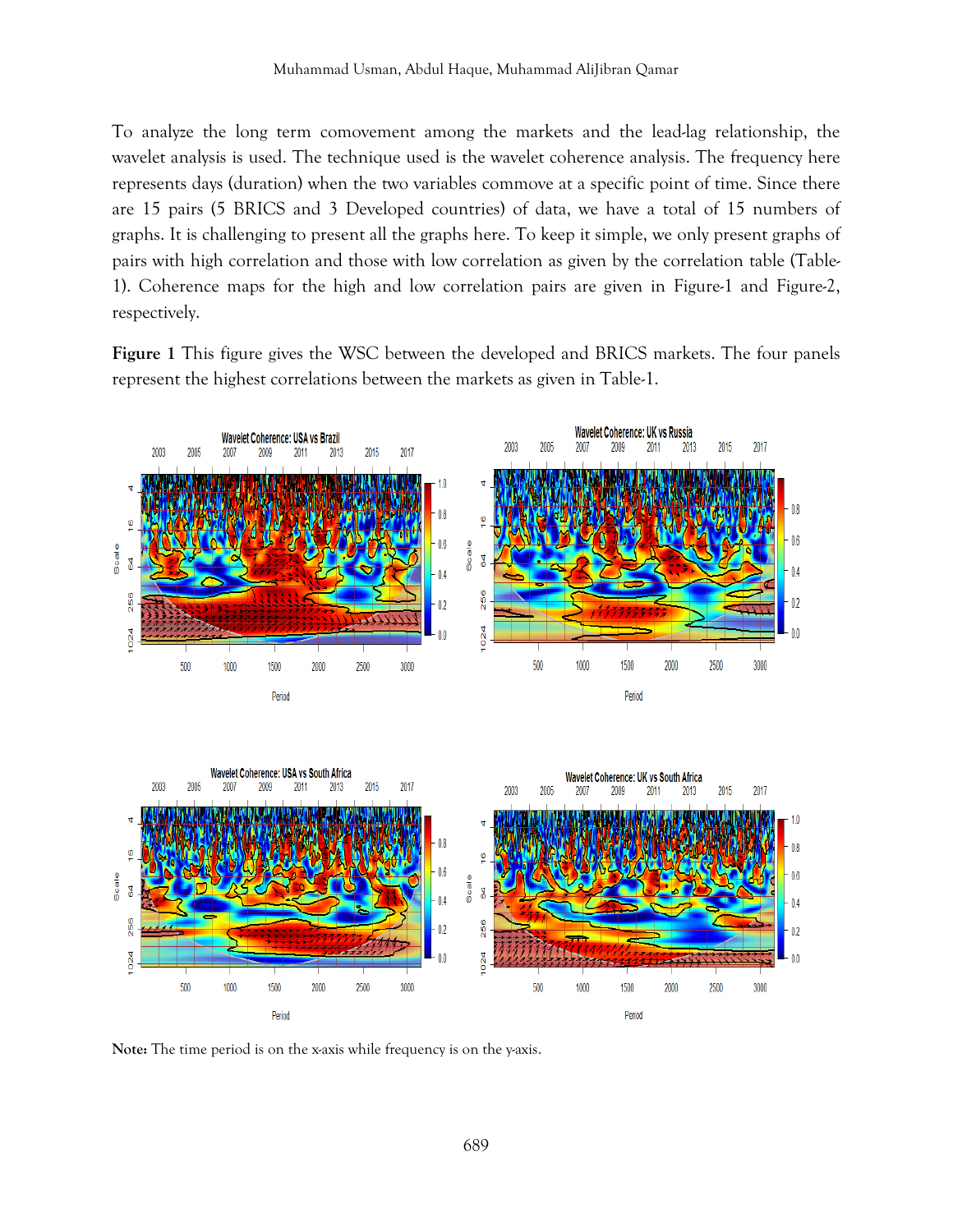Figure 1 presents the graphs for the stock pairs with high correlation, while figure 2 presents graphs for the stock pairs with low correlation. The color bar on the right-hand side of each graph represents the strength of the relationship between the variables in the graphs. Red color represents a strong relationship while the blue color represents the weak relationship between the variables. The heavy black line enclosing the red area shows comovement at 5% level of significance.

The light blue color adjoining the red interface is the edge effect. The direction of the arrows denotes the difference in phase of the market cycle between the two time series. Figure 1 shows the pairs of stock with relatively high correlation as given by the red colour of the graphs and the rightwards pointing arrows. Both the indexes are in phase and pass cyclical effects on each other. USA-Brazil pair shows the highest correlation pair. The arrows are rightwards indicating that the USA market leads the Brazilian market. Correlation is strong both in the longrun and short-run, i.e. both in high frequency and the low-frequency range. In the UK-Russia figure, the red area appears around the global financial crisis, and we see that the UK market leads the Russian market. For the graphs of USA and UK with South Africa, we see that the USA and UK markets lead the South African market. On the scale dimension US-Brazil pair shows strong correlation on both large and small scale (in terms of number of days) during the GFC period. For the rest of the pairs the correlation is higher on large frequency scale than on short scale. Means stocks are correlated in long term than in the short term.

In figure 2, we present the graphs of pairs of markets with low correlation as evidenced by the lighter shade of the graph. We see that Chinese market shows the least correlation with the other markets. The correlation between UK-Brazil and UK-India is also low. The graph for USA-China shows that there is a red area around 2006 to the end of the global financial crisis. The direction of the arrows indicates that the Chinese market is the leading index in this relationship. One thing noticeable from figure-1 and figure-2 is that the correlation between the pairs is mostly in the long run than the short run. In figure-2 this is clear from the lack of red areas on the short scale than in the long scale. We get the same results later as well, with the help of correlation graphs of copula functions. The overall dominance in the lead-lag relationship by the advanced countries shows the evidence in favor of our first hypothesis H1.

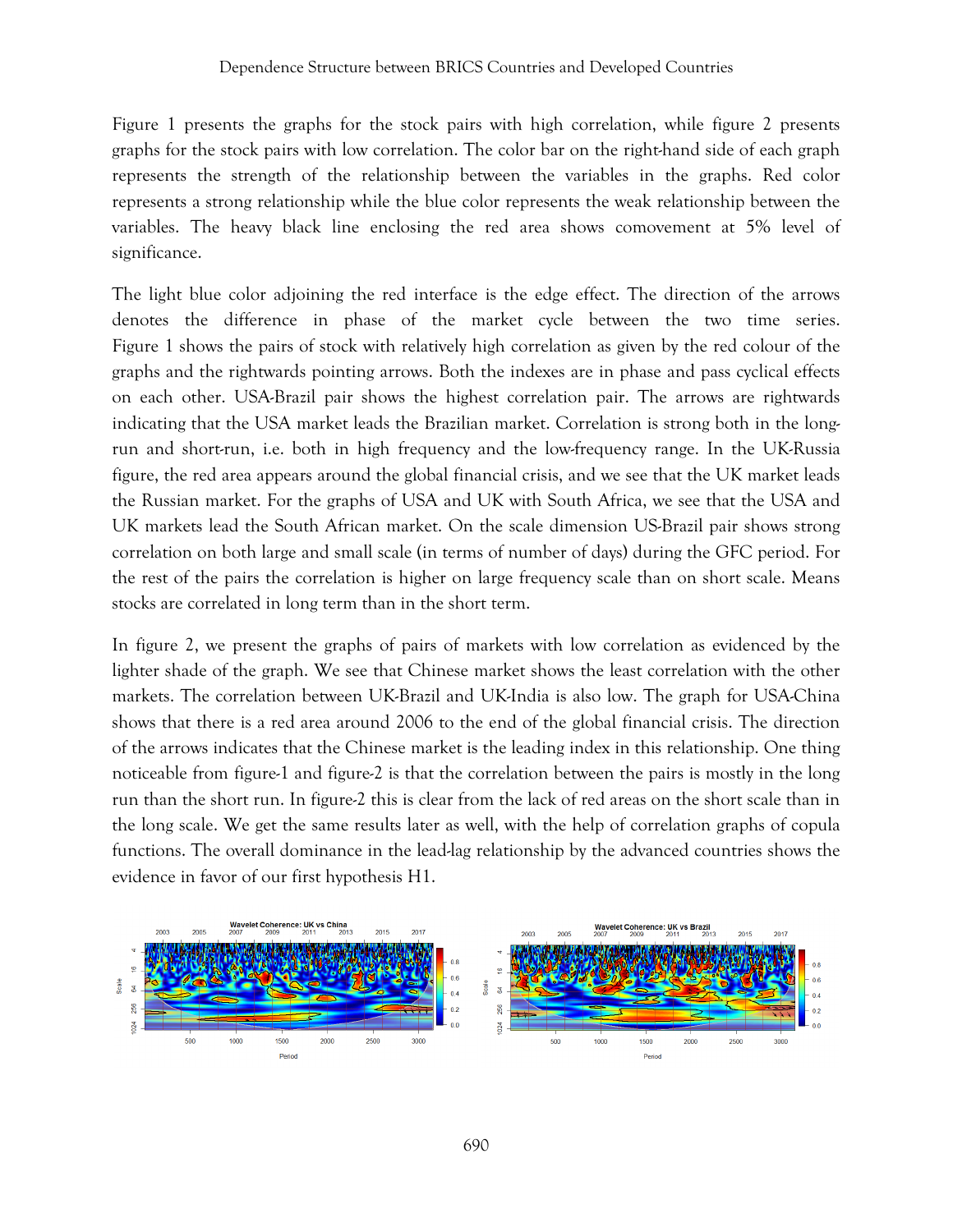

**Figure 2** WSC between the pair of developed and BRICS stock markets each. The four panels represent the four pairs of BRICS-Developed markets having low correlation. The horizontal axis denotes the time period, while the vertical axis denotes the frequency.

| Direction | Implication                                                      |
|-----------|------------------------------------------------------------------|
|           | The first index cyclical phase is in phase with the second index |
|           | The first index is not in phase with the second index            |
| 7&7       | The first index leads the second index                           |
| নি&নি     | The first index lags and follows the lead of the second index    |

**Table-2** The implication of arrow direction on the wavelet coherence map.

**Note:** The arrow direction above roughly estimates whether the first variable's cyclical effect influences the other variable or vice versa.

The varying correlation level by the different BRICS markets with developed countries shows that the BRICS countries do not appear as a group in terms of their correlation with developed countries markets. This evidence is in favor of H2. For our third hypothesis, we find a mixed evidence. Proximity between USA and Brazil and high degree of correlation between the two gives evidence in favor of the H3. While the lack of correlation in the case of Japan and China as also shown by the copula models in the following discussion gives evidence against our H3.

To measure extreme comovement, we utilize the copula approach. We first run the GJR-GARCH model on all the return series to remove the GARCH effects from these series. We then fit the copula models on the de-meaned data. We use the t-copula to measure symmetric tail dependence while we use the Clayton and Gumbel copulas to measure the positive and negative asymmetric tail dependence. To visualize the relationships between variables, we display the results of copula models in the form of heat maps. This will also keep the analysis in line with the graphic depiction of the wavelet coherence analysis. Heat maps are accompanied by the color scale that describes the strength of tail dependence measures. Red color represents a strong tail dependence while the blue color represents the weak tail dependence.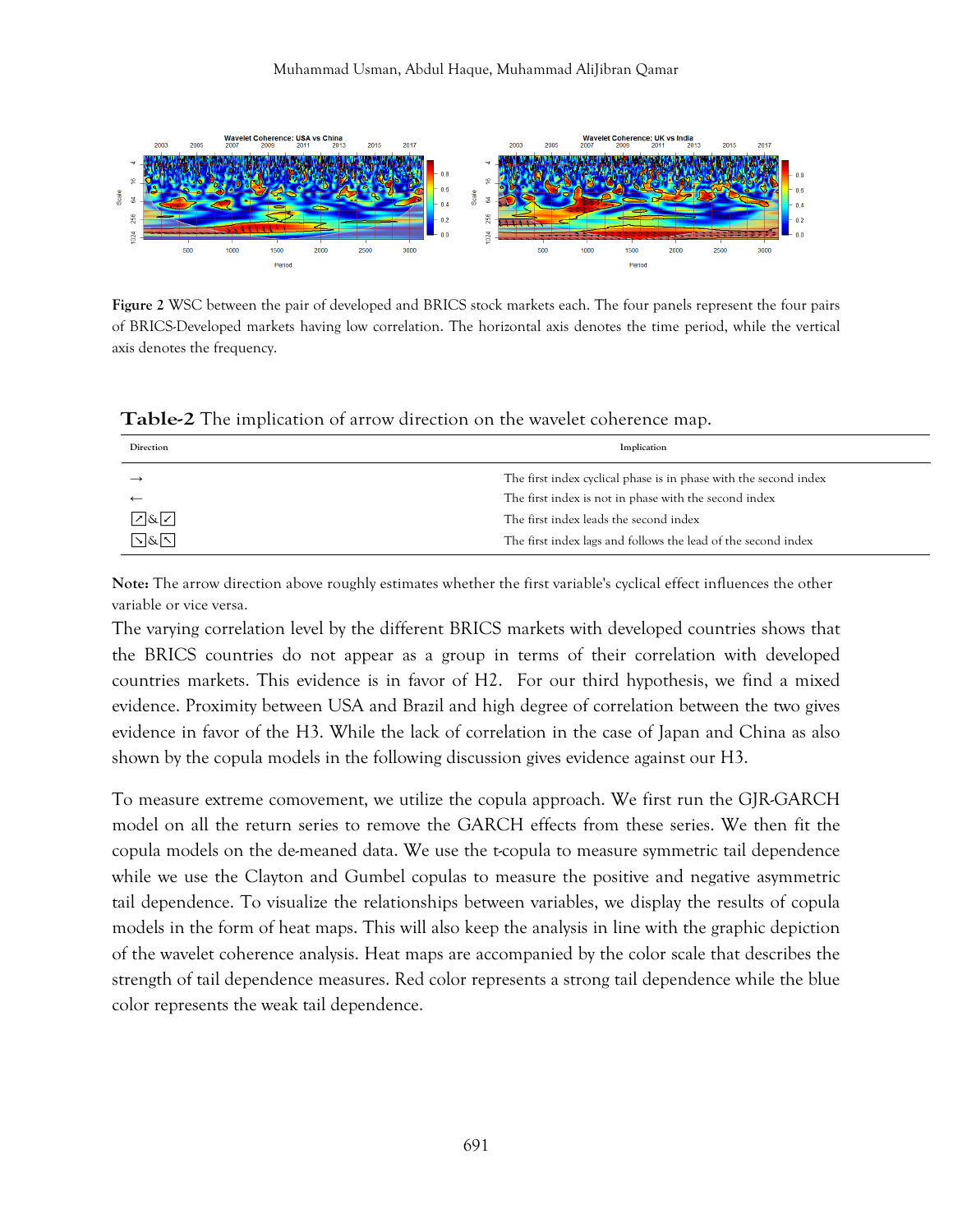



Clayton copula

# Gumbel copula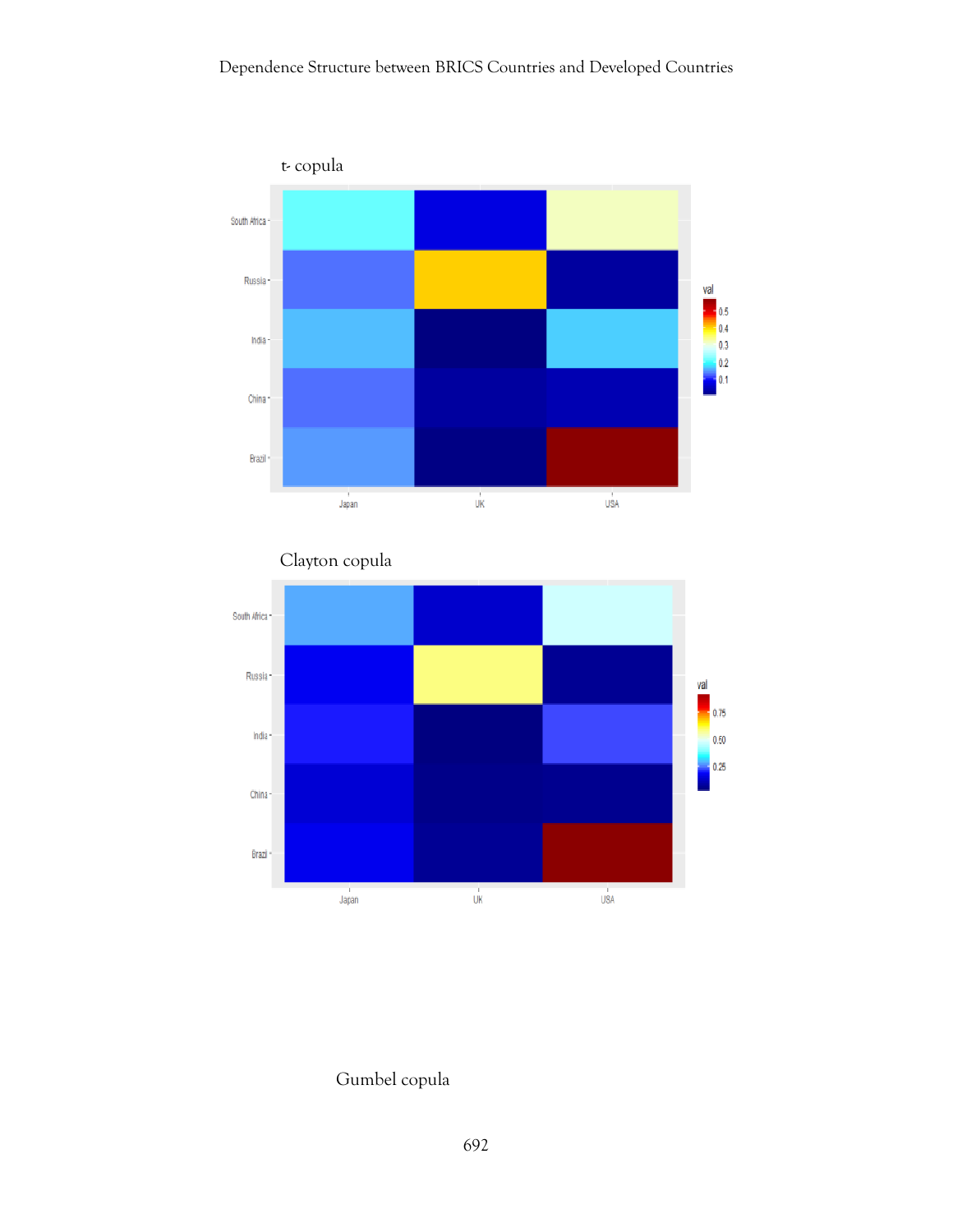

Figure 3: Heat maps of the three copula models for the raw series returns. The coefficients of correlation from the copula model are presented in tabular form in the appendix of the paper as well.

Figure 3 shows the tail dependence parameters for all three copulas for the raw series return residuals from the GJR-GARCH model in the form of a heat map. The results validate the results from the wavelet analysis. Brazil shows the highest tail dependence with the USA in all the three copulas. While China shows the least tail dependence with all the three developed countries in all three copula families. We next use the VMD (Variational mode decomposition) to decompose the raw return series into ten modes set arbitrarily. M1 and M10 modes for each series are given in figure 4.

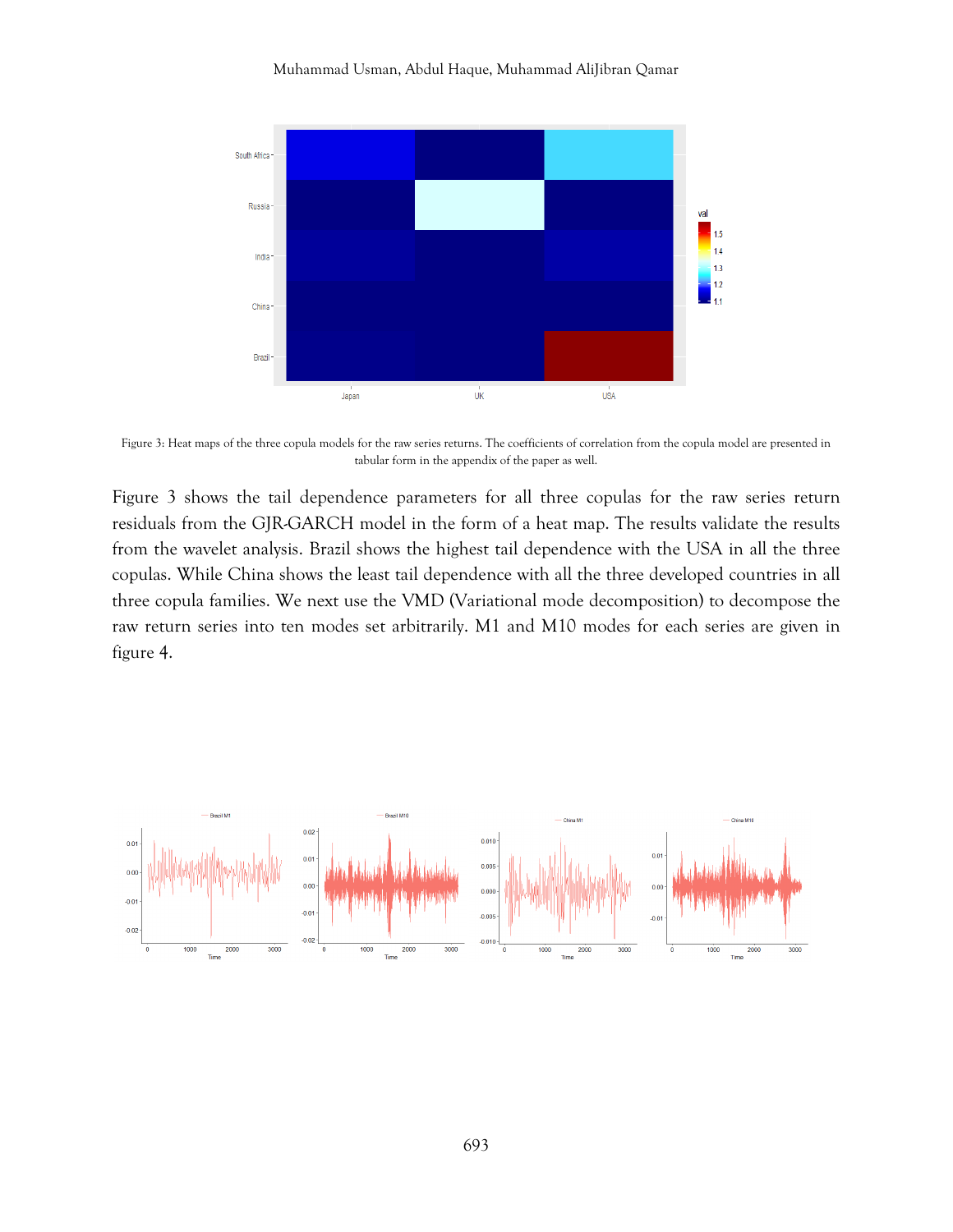#### Dependence Structure between BRICS Countries and Developed Countries



**Figure 4:** M1 and M10 graphs of the raw return series for all the eight countries in our dataset.

According to Mensi et al. (2017), the M1 series represents the long term dynamics of the data while M10 shows the short term dynamics of the data. We next fit the copula models on M1 and M10 series separately in figure 5 to check the tail dependence in the long run and the short run respectively. We see that for all three copulas the M1 series produces heat map with reddish and yellowish color while M10 series produces heat maps with bluish colors for all the country pairs except the USA-Brazil pair which shows strong tail dependence both in the short run and long run and for all the copula families. It means that the USA and Brazilian markets are correlated both in the short run and the long run. This result is similar to that obtained from the wavelet analysis. Also, all the country pairs seem to have a lower correlation in the short run than in the long run. The results also confirm that the Chinese market has the lowest correlation with all three developed markets.

t-copula M1 t-copula M10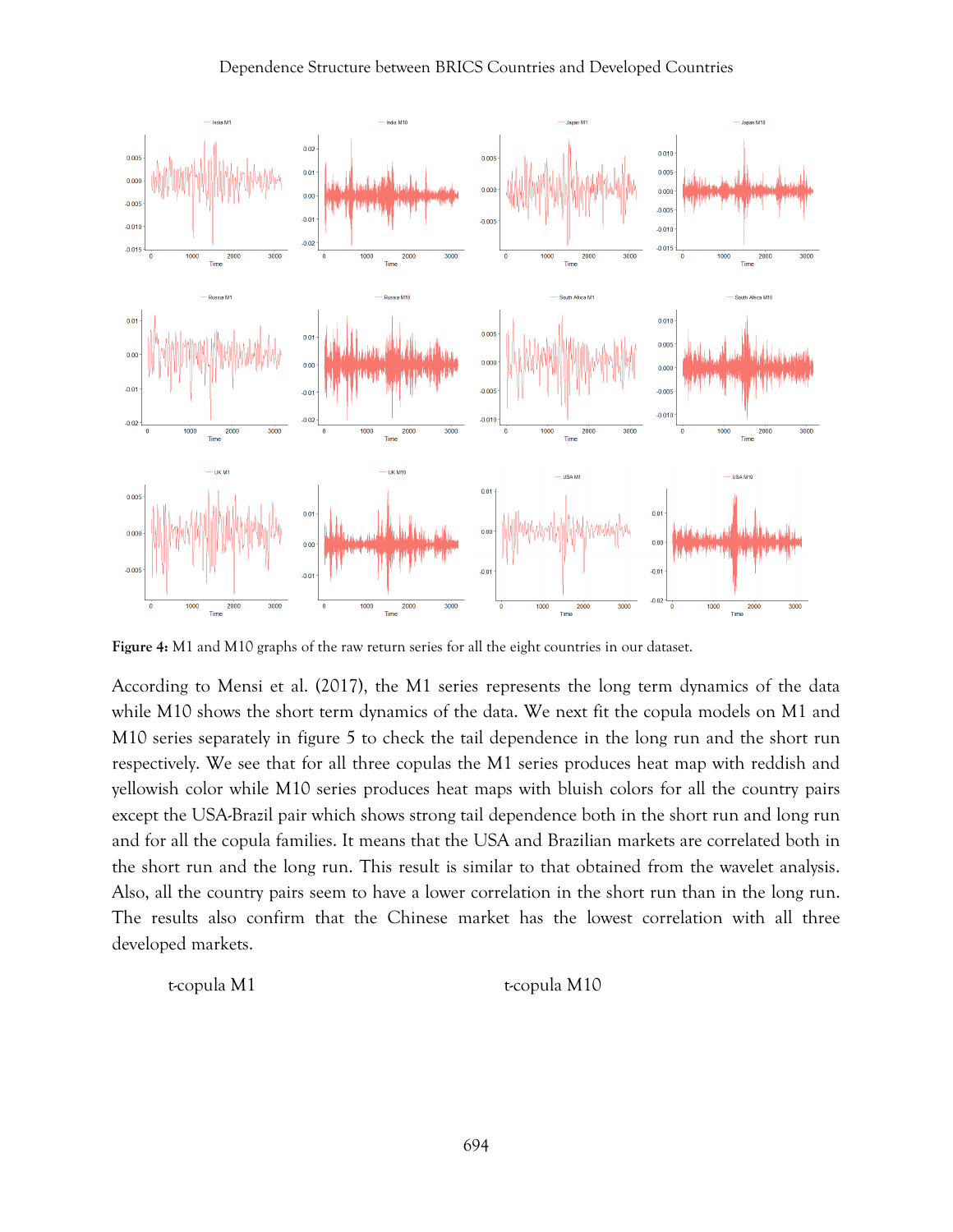#### Muhammad Usman, Abdul Haque, Muhammad AliJibran Qamar



Figure 5: Heat maps of the three copula models for the M1 and M10 series. The coefficients of correlation from the copula model are presented in tabular form in the appendix of the paper as well.

#### **5. Discussion**

The results from analysis need further discussion. Our results provide evidence to answer our main question of interest, whether BRICS are good investment opportunity for portfolio diversification. Previous literature has mixed findings, which country amongst BRICS has most correlation and which has a least correlation with developed economies. Some studies are of the view that there is strong co-movement between the US and China and hence China is not good diversification option Bekiros (2014). On the contrary, Lehkonen and Heimonen (2014) and Syriopoulos et al. (2015) find that the diversification option across developed markets and China present a good opportunity for the investors. Our results add further evidence to their argument. Our results are also in line with Zhang et al. (2013) who find that the 2007-09 GFC has altered the correlation structure among the BRICS and developed countries. Russian and Brazil financial markets have stronger correlations with developed countries markets` than Indian and Chinese markets. Our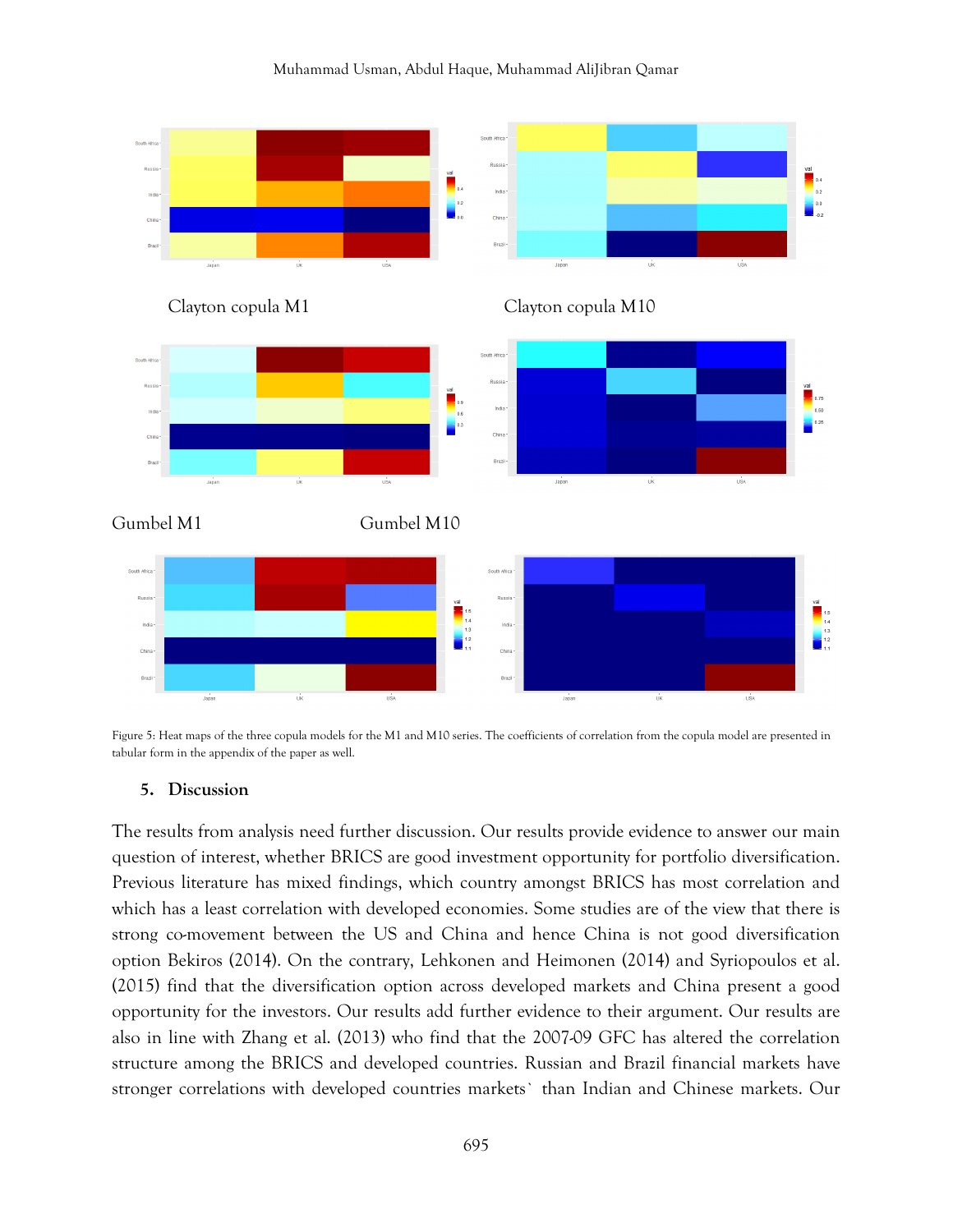results are different from Das et al. (2018) who report weaker contagion in Latin American emerging markets. Yarovaya& Lau (2016) report that the stock market co-movements between UK and the BRICS countries' equity markets. The results suggest diversification is more beneficial when investments are made in Chinese stock market. Our study reports similar results with our proposed methodology. Another insight from the results is that although BRICS is a group of countries with many similar characteristics they may not be considered to homogeneous group for portfolio diversification purposes.

The two approaches used in our paper, wavelet and vmd copula give consistent results about the correlation between developed and developing country pairs. This shows that our main results are robust to the change in methodology. Another result discussed in the paper is about the increase in the inter-connectedness of the sample firms after the Global Financial Crisis (GFC). To give further support to this test we run a simple test (given in appendix B) that checks the correlation between developed and developing economies using interaction terms. The significance of the positive relationship between developed and developing markets on the post crisis interaction term shows that the relationship between the countries has increased after the crisis, suggesting increased contagion between the developed-developing countries after the global crisis. This is consistent with the earlier results, showing robustness of the results.

# **6. Conclusion**

This paper studies the developed countries – BRICS countries comovement pairwise using WSC approach and VMD-copula approach. In general, the results obtained about the short run and long run co-movement have important policy repercussion, which will be further elaborated in the following discussion.

Not all BRICS countries co-move with the developed countries, stocks with the same intensity. Brazil stock market shows strongest co-movement with the USA stock market while the Chinese stock market shows least co-movement with either of three developed stock markets. The difference in the comovement of the BRICS countries' stock may be due geographical orientation of the markets. This is supported by the results in the study. USA and Brazil commove most amongst other market pairs. This may be because of the geographical proximity of these two markets. One result of the wavelet analysis is that developed countries' stocks are leading, while BRICS countries' stocks are lagging in their co-movement with developed countries. Through VMD based copula tests, we again find that tail dependence, in the long run, is stronger than in the short run. Only the Brazilian market shows strong tail dependence in the long run and short run alike. Brazilian stock market co-moves with the USA stock market in the short run, which shows that there is a strong contagion effect from the USA market to the Brazilian market. The Chinese market has a very low correlation with either of the developed countries` markets. Investors in these markets can look to invest in the Chinese market for diversification purposes. Any portfolio consisting of Chinese stocks and developed countries` stocks will minimize the risk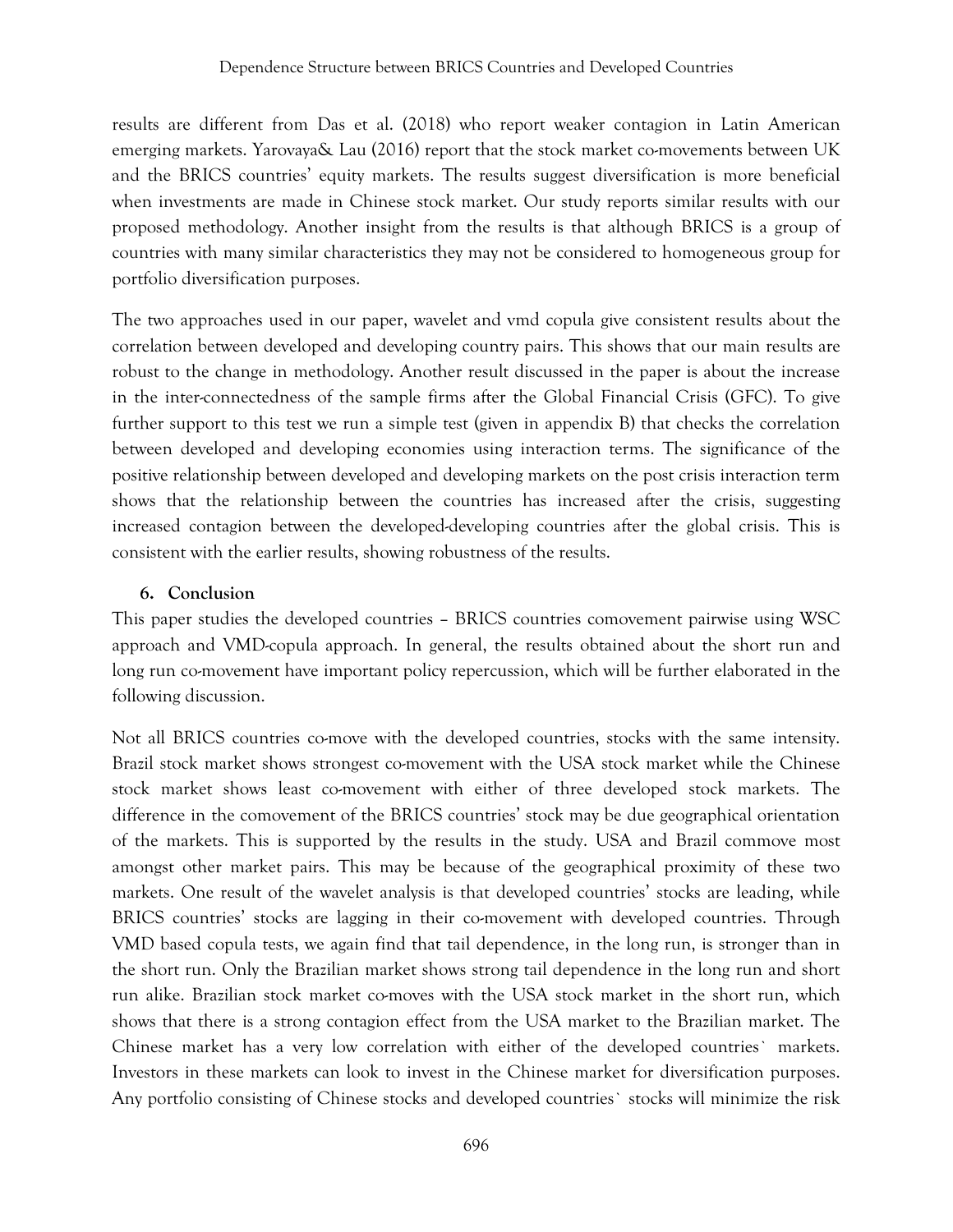of the portfolio and thereby minimize any loss in case of a shock to the developed countries` markets. There appears to be the emergence of red areas in the low coherence graphs around the time of the Global financial crisis. This shows that markets co-move during the time of financial crisis, and then after the crisis, this co-movement disappears. Our results provide new evidence for the discussion that which of the emerging markets are better portfolio diversification options for investors in the developed markets. We find that Chinese market is a better diversification option for investors in the developed markets for the reasons analyzed above.

Our results should be interpreted cautiously as we report correlations that can not be taken as causal factors. The empirical methodology that we employ does not use p-values for presentation of results. Therefore, our study might not be directly comparable to many of the other studies due to above reasons. Future empirical work can look into the characteristics of the BRICS that cause a very high or low level of correlation with the developed markets. That will allow global investors to make more accurate portfolio choices and government and policy makers to adopt better policy choices. By knowing the nature of comovement between developed – emerging countries pairs of markets will allow investors to better diversify their investments and calculate risk-return more accurately.

### **Abbreviations**

| <b>BRICS</b> | Brazil, Russia, India, China and South Africa |
|--------------|-----------------------------------------------|
| <b>GFC</b>   | Global Financial Crisis                       |
| <b>VMD</b>   | Variational mode decomposition                |
| <b>DCC</b>   | Dynamic conditional correlation               |
| <b>WCA</b>   | Wavelet coherence analysis                    |
| <b>DWT</b>   | Discrete Wavelet Transform                    |
| <b>CWT</b>   | Continuous Wavelet Transform                  |
| <b>WSC</b>   | Wavelet squared coherence                     |

### **References**

Ahmad, W., Sehgal, S., &Bhanumurthy, N. R. (2013). Eurozone crisis and BRIICKS stock markets: Contagion or market interdependence?. *Economic Modelling*, *33*, 209-225.

Aguiar-Conraria, L., & Soares, M. J. (2011). Oil and the macroeconomy: using wavelets to analyze old issues. *Empirical Economics*, *40*(3), 645-655.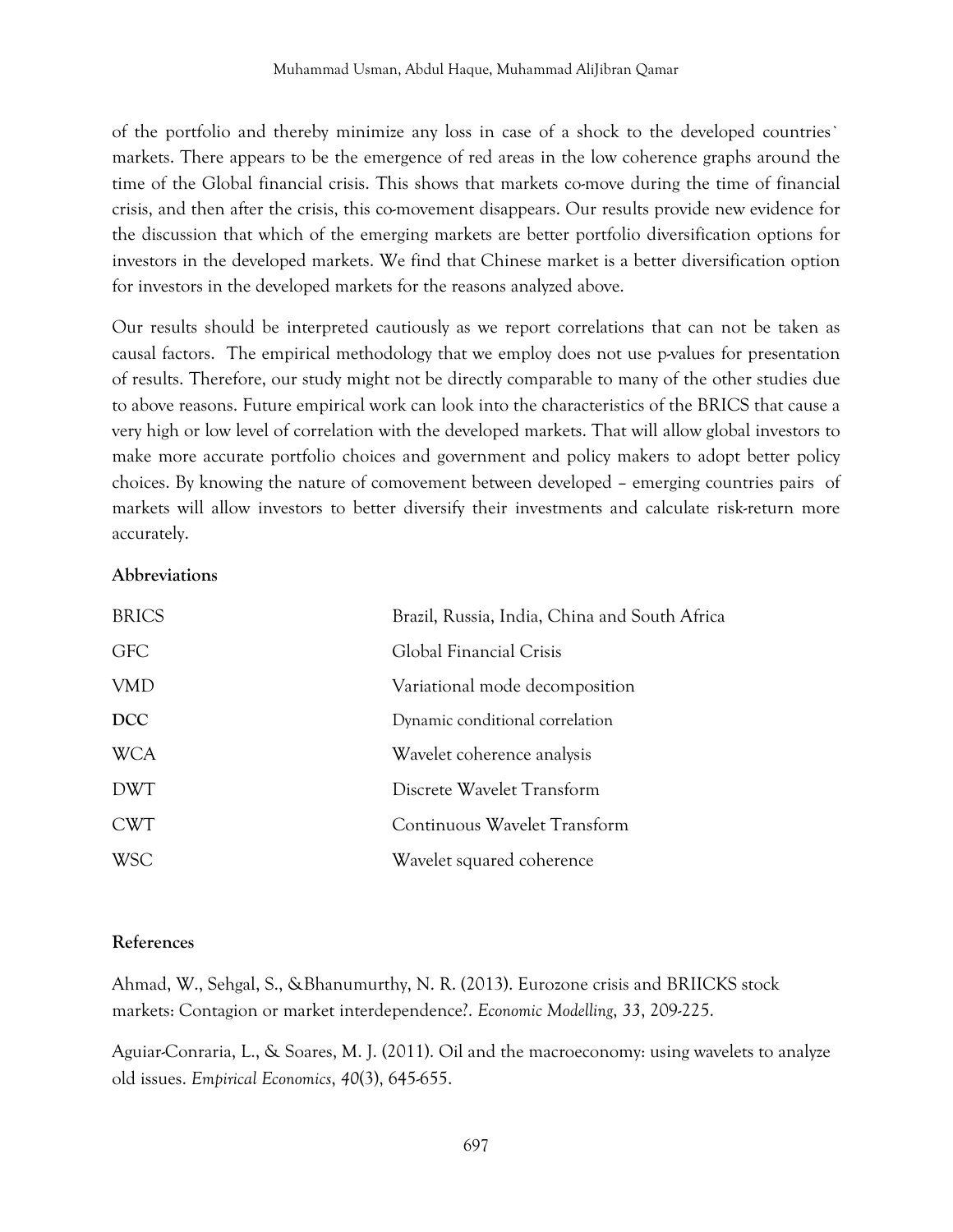Grinsted, A., Moore, J. C., &Jevrejeva, S. (2004). Application of the cross wavelet transform and wavelet coherence to geophysical time series. *Nonlinear processes in geophysics*, *11*(5/6), 561-566.

Bianconi, M., Yoshino, J. A., & De Sousa, M. O. M. (2013). BRIC and the US financial crisis: An empirical investigation of stock and bond markets. *Emerging Markets Review*, *14*, 76-109.

Baruník, J., Kočenda, E., &Vácha, L. (2016). Gold, oil, and stocks: Dynamic correlations. *International Review of Economics & Finance*, *42*, 186-201.

Chiang, S. M., Chen, H. F., & Lin, C. T. (2013). The spillover effects of the sub-prime mortgage crisis and optimum asset allocation in the BRICV stock markets. *Global Finance Journal*, *24*(1), 30- 43.

Das, D., Kannadhasan, M., Tiwari, A. K., & Al-Yahyaee, K. H. (2018). Has co-movement dynamics in emerging stock markets changed after global financial crisis? New evidence from wavelet analysis. *Applied Economics Letters*, *25*(20), 1447-1453.

Dimitriou, D., Kenourgios, D., & Simos, T. (2013). Global financial crisis and emerging stock market contagion: A multivariate FIAPARCH–DCC approach. *International Review of Financial Analysis*, *30*, 46-56.

Lehkonen, H., &Heimonen, K. (2014). Timescale-dependent stock market comovement: BRICs vs. developed markets. *Journal of Empirical Finance*, *28*, 90-103.

Mensi, W., Hammoudeh, S., Nguyen, D. K., & Kang, S. H. (2016). Global financial crisis and spillover effects among the US and BRICS stock markets. *International Review of Economics & Finance*, *42*, 257-276.

Mensi, W., Shahzad, S. J. H., Hammoudeh, S., Zeitun, R., & Rehman, M. U. (2017). Diversification potential of Asian frontier, BRIC emerging and major developed stock markets: A wavelet-based value at risk approach. *Emerging Markets Review*, *32*, 130-147.

Torrence, C., & Compo, G. P. (1998). A practical guide to wavelet analysis, B. Am. Meteorol. Soc., 79, 61–78.

Rua, A., & Nunes, L. C. (2009). International comovement of stock market returns: A wavelet analysis. *Journal of Empirical Finance*, *16*(4), 632-639.

Shahzad, S. J. H., Nor, S. M., Kumar, R. R., &Mensi, W. (2017). Interdependence and contagion among industry-level US credit markets: An application of wavelet and VMD based copula approaches. *Physica A: Statistical Mechanics and its Applications*, *466*, 310-324.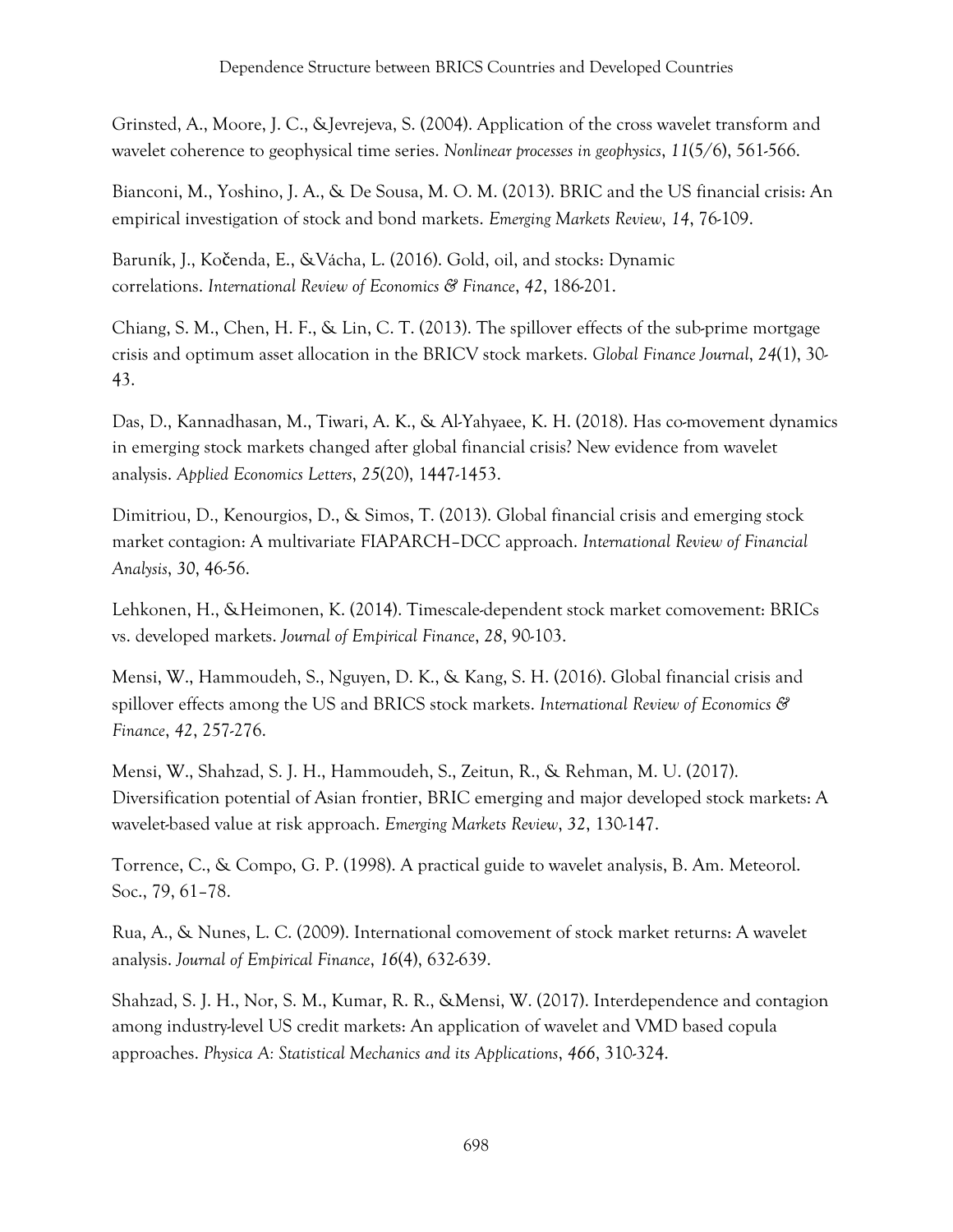Vacha, L., &Barunik, J. (2012). Co-movement of energy commodities revisited: Evidence from wavelet coherence analysis. *Energy Economics*, *34*(1), 241-247.

Wei, K. J., Liu, Y. J., Yang, C. C., & Chaung, G. S. (1995). Volatility and price change spillover effects across the developed and emerging markets. *Pacific-Basin Finance Journal*, *3*(1), 113-136.

Xu, H., &Hamori, S. (2012). Dynamic linkages of stock prices between the BRICs and the United States: Effects of the 2008–09 financial crisis. *Journal of Asian Economics*, *23*(4), 344-352.

Yarovaya, L., & Lau, M. C. K. (2016). Stock market comovements around the Global Financial Crisis: Evidence from the UK, BRICS and MIST markets. *Research in International Business and Finance*, *37*, 605-619.

Zhang, B., Li, X., & Yu, H. (2013). Has recent financial crisis changed permanently the correlations between BRICS and developed stock markets?. *The North American Journal of Economics and Finance*, *26*, 725-738.

### **Appendix: A**

These tables present the correlation coefficients of copula models presented in the figure 3and 5 of the paper for ease of interpretation of results.

T-copula (Raw series)

|              | Japan | UK   | <b>USA</b> |
|--------------|-------|------|------------|
| South Africa | 0.21  | 0.12 | 0.35       |
| Russia       | 0.15  | 0.43 | 0.10       |
| India        | 0.15  | 0.08 | 0.17       |
| China        | 0.12  | 0.09 | 0.09       |
| Brazil       | 0.15  | 0.08 | 0.67       |
|              |       |      |            |

# Clayton-copula (Raw series)

|              | Japan | UK   | <b>USA</b> |
|--------------|-------|------|------------|
| South Africa | 0.23  | 0.13 | 0.38       |
| Russia       | 0.12  | 0.45 | 0.12       |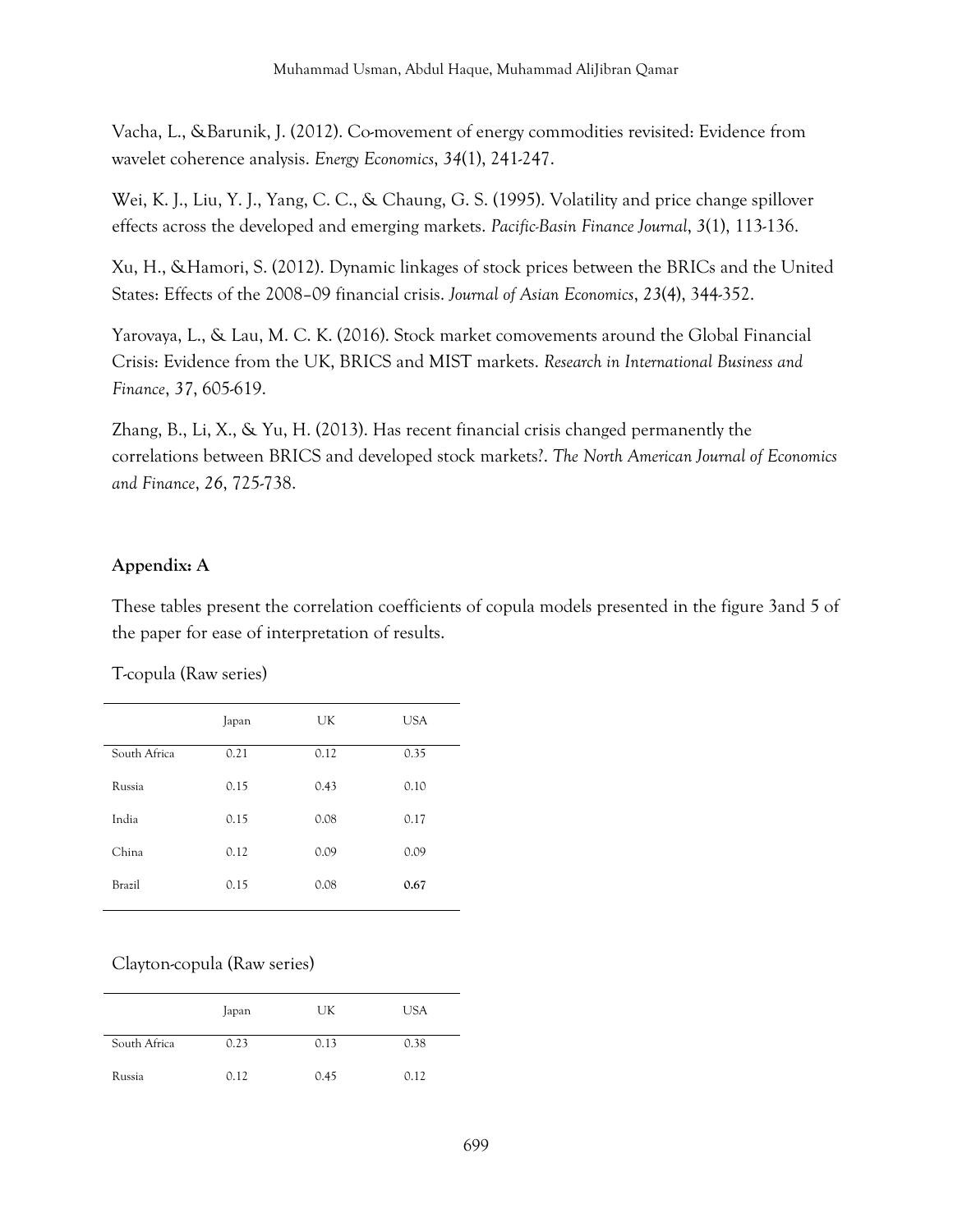# Dependence Structure between BRICS Countries and Developed Countries

| India  | 0.13 | 0.09 | 0.19 |
|--------|------|------|------|
| China  | 0.14 | 0.11 | 0.11 |
| Brazil | 0.18 | 0.12 | 0.77 |

# Gumbel-copula(Raw series)

|              | Japan | UK   | <b>USA</b> |
|--------------|-------|------|------------|
| South Africa | 1.13  | 1.13 | 1.25       |
| Russia       | 1.12  | 1.35 | 1.12       |
| India        | 1.13  | 1.09 | 1.19       |
| China        | 1.14  | 1.11 | 1.11       |
| Brazil       | 1.18  | 1.12 | 1.65       |
|              |       |      |            |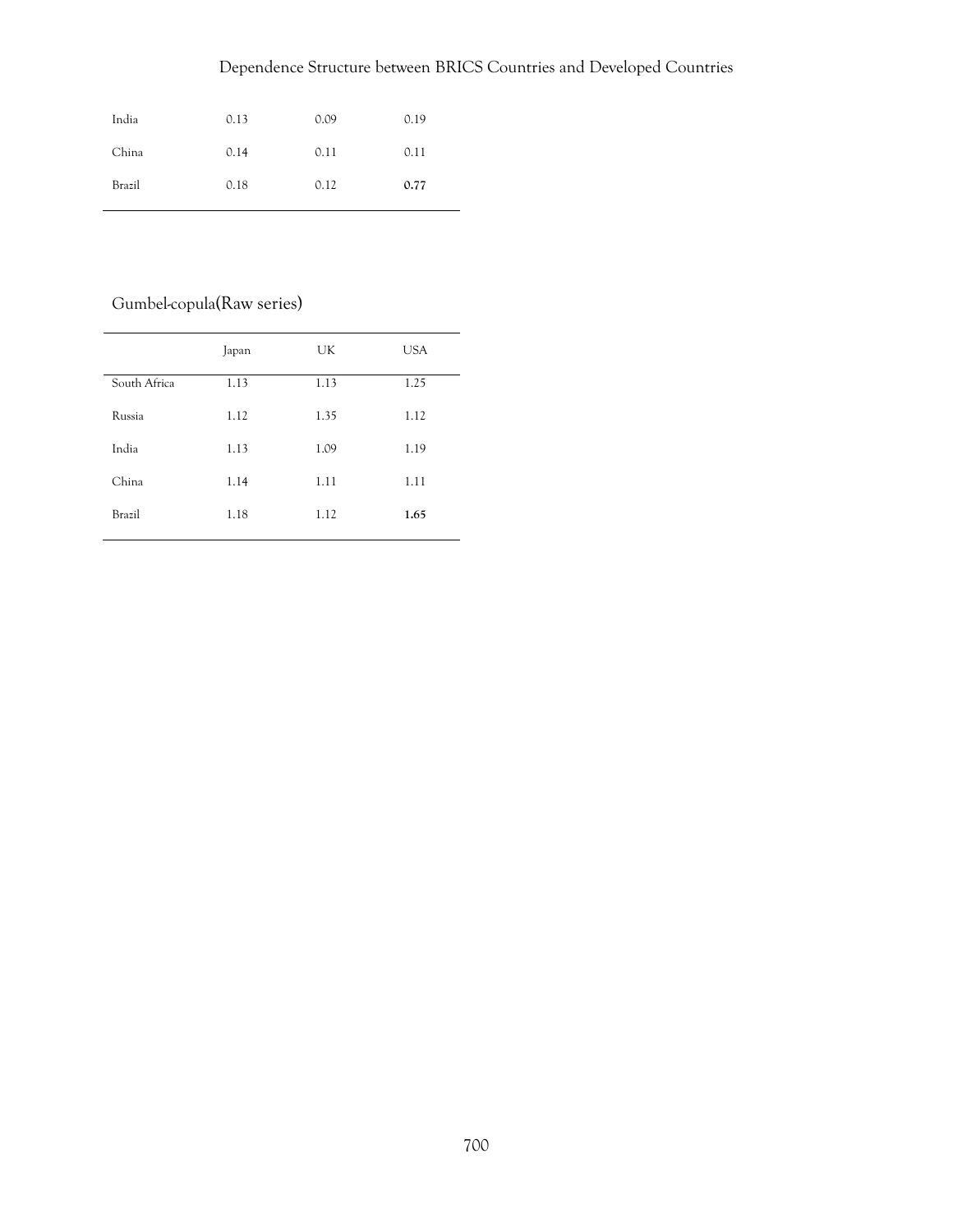|                 | T-copulaM1<br>T-copula M10 |      |            |       |      |            |
|-----------------|----------------------------|------|------------|-------|------|------------|
|                 | Japan                      | UK   | <b>USA</b> | Japan | UK   | <b>USA</b> |
| South<br>Africa | 0.41                       | 0.42 | 0.65       | 0.20  | 0.11 | 0.31       |
| Russia          | 0.35                       | 0.63 | 0.30       | 0.12  | 0.40 | 0.10       |
| India           | 0.15                       | 0.48 | 0.27       | 0.15  | 0.08 | 0.17       |
| China           | 0.09                       | 0.09 | 0.09       | 0.12  | 0.09 | 0.09       |
| Brazil          | 0.35                       | 0.38 | 0.77       | 0.15  | 0.08 | 0.72       |

Clayton-copula M-1 Clayton-copula M-10

|                 | Japan | UK   | <b>USA</b> | Japan | UK   | <b>USA</b> |
|-----------------|-------|------|------------|-------|------|------------|
| South<br>Africa | 0.23  | 0.13 | 0.38       | 0.23  | 0.23 | 0.18       |
| Russia          | 0.12  | 0.45 | 0.12       | 0.22  | 0.25 | 0.22       |
| India           | 0.13  | 0.09 | 0.19       | 0.18  | 0.19 | 0.19       |
| China           | 0.14  | 0.11 | 0.11       | 0.10  | 0.11 | 0.11       |
| <b>Brazil</b>   | 0.18  | 0.12 | 0.77       | 0.18  | 0.12 | 0.79       |

Gumbel-copula M-1 Gumbel-copula M-10

|                 | Japan | UK   | <b>USA</b> | Japan | UK   | <b>USA</b> |
|-----------------|-------|------|------------|-------|------|------------|
| South<br>Africa | 1.13  | 1.53 | 1.45       | 1.11  | 1.13 | 1.21       |
| Russia          | 1.12  | 1.65 | 1.42       | 1.11  | 1.20 | 1.12       |
| India           | 1.13  | 1.09 | 1.19       | 1.12  | 1.09 | 1.11       |
| China           | 1.14  | 1.11 | 1.11       | 1.11  | 1.10 | 1.10       |
| <b>Brazil</b>   | 1.17  | 1.13 | 1.72       | 1.18  | 1.12 | 1.75       |